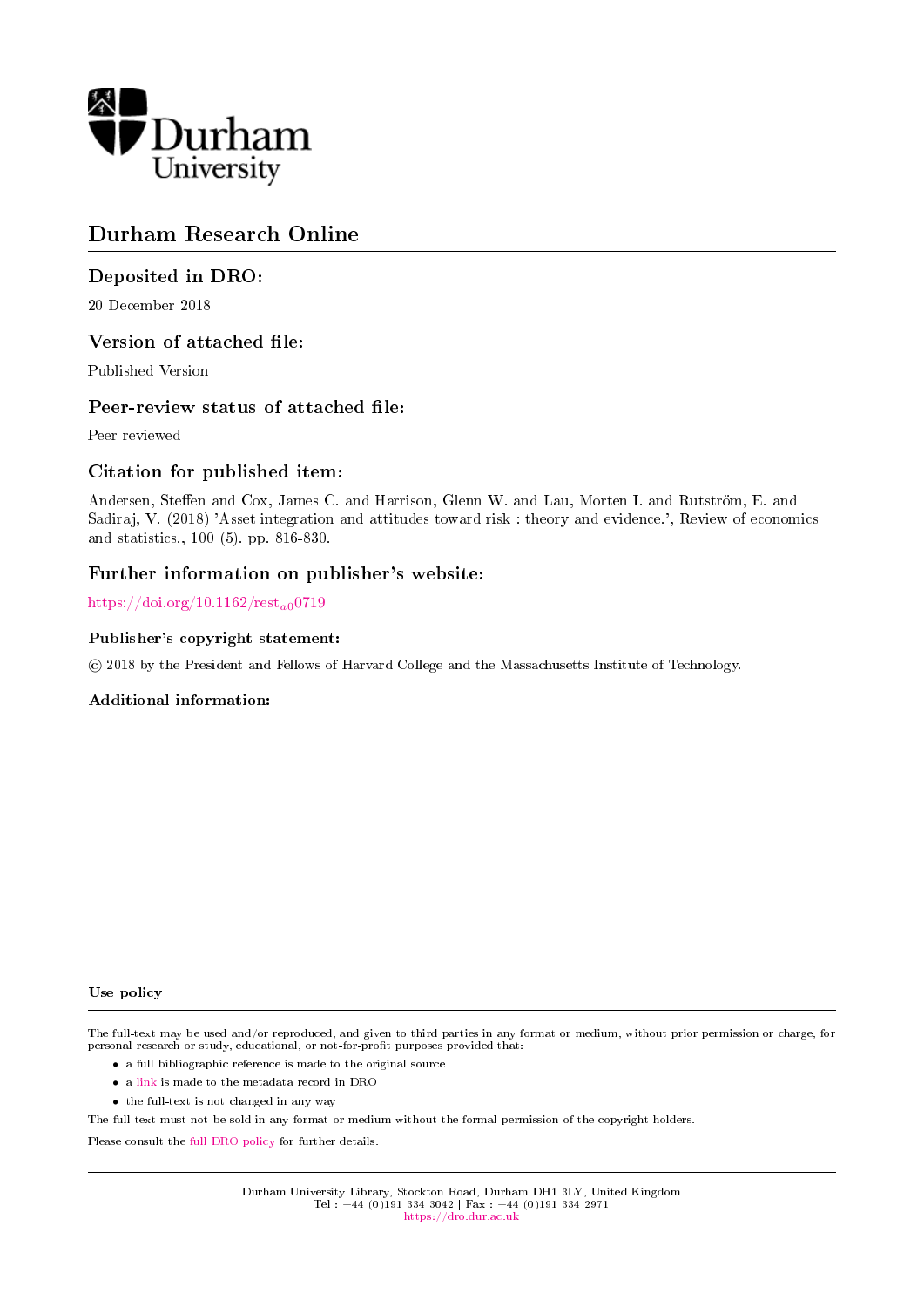# ASSET INTEGRATION AND ATTITUDES TOWARD RISK: THEORY AND EVIDENCE

Steffen Andersen, James C. Cox, Glenn W. Harrison, Morten I. Lau, E. Elisabet Rutström, and Vjollca Sadiraj\*

Abstract—We provide evidence that choices over small-stakes bets are consistent with assumptions of some payoff calibration paradoxes. We then exploit the existence of detailed information on individual wealth of our experimental subjects in Denmark and directly estimate risk attitudes and the degree of asset integration. We discover that behavior is consistent with partial, rather than full, asset integration. The implied risk attitudes from estimating these specifications indicate risk premiums and certainty equivalents that are a priori plausible. This theory and evidence suggest one constructive solution to payoff calibration paradoxes.

## I. Introduction

DEBATE surrounding theories of decisions under risk<br>and uncertainty has renewed interest in the arguments of the utility function over event outcomes. The local measure of risk aversion proposed by Arrow (1971) and Pratt (1964) for expected utility theory (EUT) is based on terminal wealth being the argument. However, there is nothing in the axiomatic foundation of EUT that requires one to use terminal wealth as the argument. Vickrey (1945) used income instead of terminal wealth, von Neumann and Morgenstern (1944, 1953) were agnostic, and Luce and Raiffa (1957) discussed alternatives such as scalar amounts of terminal wealth or income or, alternatively, vectors of commodities. Arrow (1964), Debreu (1959), and Hirshleifer (1965) developed models in which the arguments of utility functions are vectors of contingent commodities.

The choice of arguments of the utility function can have significant consequences for the inferences one can plausibly draw from empirical estimates of risk attitudes. Many economics experiments present participants with gambles over relatively small stakes and find that such gambles are frequently turned down in favor of less risky gambles with smaller expected values: modest risk aversion is the general finding. If the argument of the utility function is terminal wealth, then some specific patterns of small-stakes risk aversion have implausible implications for preferences over gambles where the stakes are no longer small. One example from Rabin (2000) is that the expected utility of terminal

A supplemental appendix is available online at [http://www.mitpress](http://www.mitpressjournals.org/doi/suppl/10.1162/rest_a_00719) [journals.org/doi/suppl/10.1162/rest\\_a\\_00719](http://www.mitpressjournals.org/doi/suppl/10.1162/rest_a_00719).

wealth model implies that an agent who turns down a fiftyfifty bet of losing \$100 or gaining \$110, at all initial wealth levels between \$100 and \$300,000, will also turn down a fifty-fifty bet with a possible loss of \$2,000 even when the gain is as large as \$12 million if they have an initial wealth of \$290,000. However, if the argument of the utility function is not terminal wealth but rather the stakes offered in the gamble itself, or some other nonadditive aggregation of initial wealth and the stakes, implications of this assumed pattern of small-stakes risk aversion are no longer ridiculous (implausible) risk aversion (Cox & Sadiraj, 2006).

Given the importance of understanding the arguments of the utility function, the absence of empirical tests is remarkable. We initially provide evidence that choices over smallstakes bets in Denmark are consistent with suppositions in the payoff calibration paradoxes. We then present evidence from a unique data source that allows us to confront the question of whether integration of wealth with income in risk preferences is full, partial, or null when agents are making choices over gambles with more modest stakes. We combine field experimental data on lottery choices from a sample of the Danish population and individual-level information on personal wealth from a confidential database maintained by Statistics Denmark. Using these data we are able to identify a measure of personal wealth for the very same individuals who participated in standard experimental tasks. This allows us to explore theoretical specifications that measure the extent to which individuals integrate their wealth with the prizes on offer in the experimental lottery tasks.

We find no support for the terminal wealth model. We consider the evidence pooling over all subjects, assuming homogeneous preferences. Our subjects behave as if they integrate only a tiny fraction of their personal wealth with the lottery prizes they are asked to make choices over. In effect, this ''weighted wealth'' is indistinguishable statistically and economically from  $0<sup>1</sup>$ 

In section II, we briefly review the theoretical literature on the arguments of utility over vectors of outcomes and implications for the measurement of risk attitudes. We note that calibration issues apply to a wide range of decision models. Moreover, extreme assumptions about the nature of asset integration can be seen as special cases of a more

Received for publication August 8, 2015. Revision accepted for publication October 2, 2017. Editor: Yuriy Gorodnichenko.

<sup>\*</sup> Andersen: Copenhagen Business School; Cox: Georgia State University; Harrison: Georgia State University and University of Cape Town; Lau: Copenhagen Business School and Durham Unversity Business School; Rutström: Örebro University and Stockholm School of Economics; Sadiraj: Georgia State University.

We thank the U.S. National Science Foundation for research support under grants NSF/HSD 0527675, NSF/SES 0616746, and NSF/SES 0849590, and the Danish Social Science Research Council for research support under projects 24-02-0124 and 275-08-0289. We also thank Lasse Jessen, Jimmy Martínez-Correa, Bill Schworm, and three referees for helpful comments.

 $<sup>1</sup>$  In an online appendix, we also consider the evidence for each subject</sup> individually, allowing each subject to have different risk preferences and different levels of asset integration. We find that 77% of our subjects behave as if they have a weighted baseline wealth of less than 10 kroner when evaluating risky lotteries, and 83% behave as if they have a weighted baseline wealth less than 1,000 kroner. None behave as if they fully asset integrate.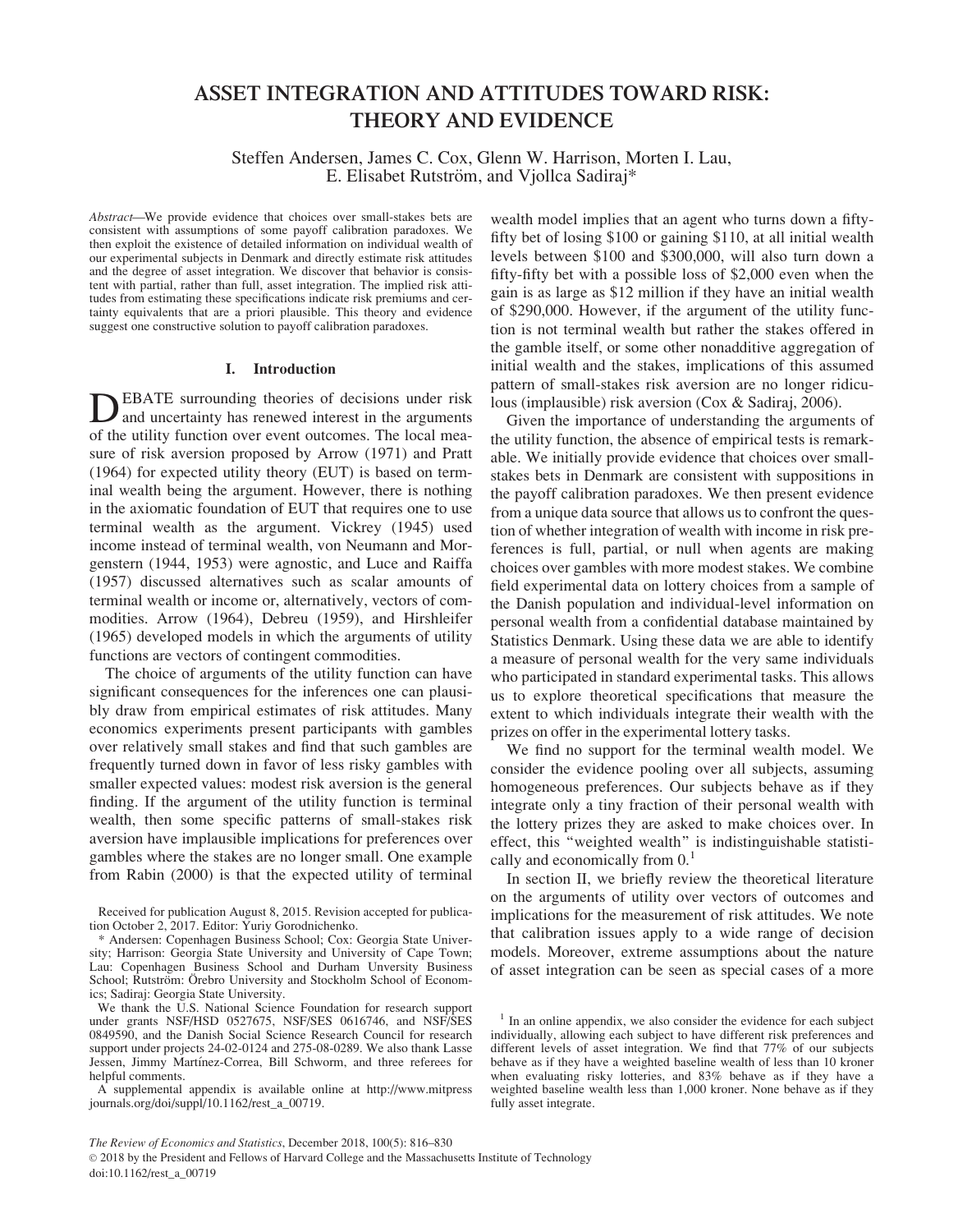flexible specification that admits both wealth and experimental income as arguments of some nonlinear function. These results are not new, but they are not widely known. They are important because they serve up a menu of theoretically coherent alternatives to the extreme all-or-nothing assumptions about asset integration that are often subsumed in the literature.

In section III, we describe the data we have assembled from a combination of experimental tasks and links to Danish Registry databases maintained by Statistics Denmark (SD). The sense in which our measure of ''personal wealth'' deserves quotation marks is explained. It does not include everything that a theorist might want to see in there, such as the present subjective value of human capital, nor does it include every category of financial wealth. Nevertheless, it is arguably the most comprehensive wealth measure available to those who are interested in testing the theories of decision under risk.

In section IV, we present the structural model and econometric assumptions used to evaluate the extent of asset integration inferred from our data, and implications for risk attitudes. Section V presents estimates and implications. Section VI outlines some issues that arise in the general case in which experimental choices and nonexperimental choices are evaluated jointly.<sup>2</sup> Section VII draws conclusions.

We make two contributions. The first is to develop a general framework that clarifies that the core issue in the payoff calibration debate is the extent to which preferences are over income or final wealth, and it embeds the two extremes that have characterized the debate as special cases. The second contribution is to use this framework to estimate the extent to which risk attitudes to income variation in the lab are integrated with wealth using two sources of wealth variation. One source is a within-subject manipulation of variations in wealth and demonstrates that perfect asset integration would indeed be consistent with payoff calibration puzzles for our sample. The second source is cross-sectional variation of wealth in the Danish population, under the assumption of homogeneous preferences, and it implies very little asset integration. Experimental subjects' choices under the first source of wealth variation establish the need for examination of the second source of wealth variation.

### II. Theory

#### A. Calibration Critiques

Some seemingly plausible patterns of small-stakes risk aversion can be shown, through concavity calibration arguments, to have implausible implications for large-stakes gambles under the terminal wealth specification, where initial wealth and income are integrated perfectly. Alternative empirical identifications of small-stakes patterns have implausible large-stakes implications for models defined on

income in which there is no integration of wealth with income. A different type of (convexity) calibration analysis applies to models with nonlinear probability transformations.<sup>3</sup> From this literature, the theories that are now known to be subject to calibration critique include expected utility theory, dual theory, rank dependent utility (RDU) theory, cumulative prospect theory, and weighted utility and betweenness theories.

There are two types of calibration critiques that one needs to be cognizant of; we refer to these as payoff calibration critiques and probability calibration critiques. We consider the implications of the payoff calibration critiques. Within that category of critiques, the same risky (low-stakes) lottery choices can have quite different implications depending on the extent to which wealth is integrated with income in risk preferences. This is our principal focus, once we consider the empirical validity of the ''seemingly plausible patterns of risk aversion'' that underpin the calibration critique.

# B. Small-Stakes Risk Aversion

The payoff calibration critique may be stated in terms of four suppositions:

- $\bullet$  P = The agent is a risk-averse EUT maximizer.
- $\bullet$  Q = The agent fully asset integrates.
- $R =$  The agent (weakly) turns down small-stakes gambles in favor of a certain amount with a slightly lower expected value and does so over a large enough<sup>4</sup> range of wealth levels W.
- $\bullet$  S = The agent turns down large-stakes gambles in favor of a certain amount with a significantly lower value, and looks silly.

The calibration puzzle is the claim that if P, Q, and R are true, then S follows. Since the behavior implied by supposition S is a priori implausible from a thought experiment, something must be inconsistent with these suppositions. Rabin (2000) draws the implication that P must then be false and that one should employ models of decision making under risk that relax supposition Q, such as cumulative prospect theory. As a purely logical matter, of course, this is just one way of many ways to resolve this calibration puzzle.

Evidence claimed to support the premise in statement R that decision makers in experiments exhibit small-stakes risk aversion for a large enough finite interval of wealth levels comes from designs in which subjects come to the experiment with potentially varying levels of wealth and each makes a single decision about a small-stakes lottery

<sup>&</sup>lt;sup>2</sup> An online appendix reviews related literature in detail.

<sup>3</sup> See Hansson (1988), Rabin (2000), Neilson (2001), and Safra and Segal (2008) for concavity calibrations of terminal wealth models; Cox and Sadiraj (2006) and Rieger and Wang (2006) for payoff calibrations of income models; and Cox et al. (2013) and Sadiraj (2014) for probability

The expression "large enough" is deliberately vague: it depends on the degree of risk aversion under supposition R and the lotteries in statement S that a priori exhibit silly behavior.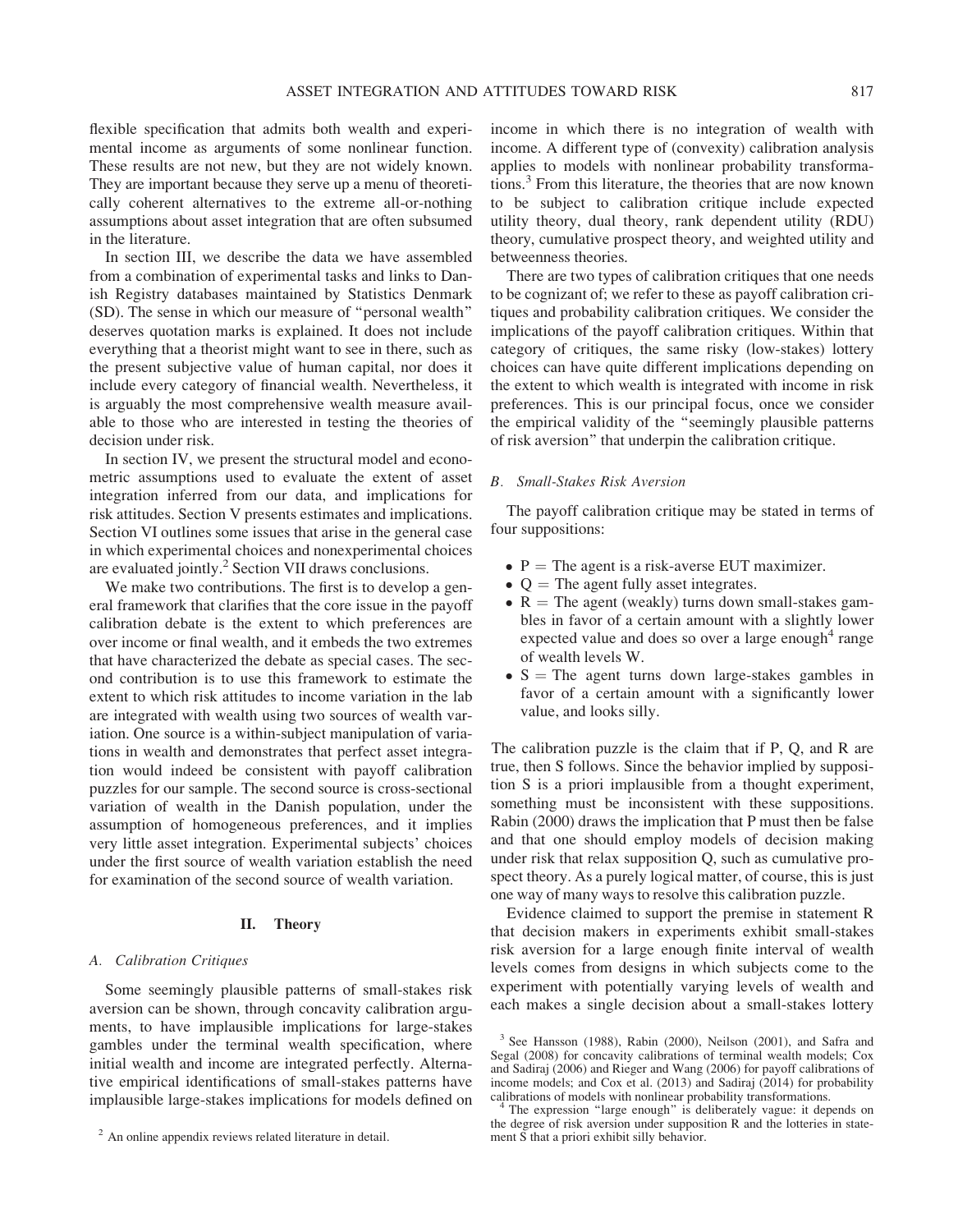(Barberis, Huang, & Thaler, 2006). This is weak, indirect evidence, although it might be suggestive.<sup>5</sup> Interpretation of these data as providing a test of supposition R requires that we assume no variation of risk preferences between subjects and full asset integration (FAI) and accept guesses rather than data about wealth levels.<sup>6</sup> What is needed to evaluate supposition R is an experimental design that varies the wealth of a given decision maker who makes multiple decisions and can be presumed to behave consistently with one utility function during the lab session. Cox and Sadiraj (2008) propose a simple experimental design that does just this.

Cox and Sadiraj (2008) propose that one give subjects choices between a safe lottery of w for sure, and a risky lottery of a 50:50 chance of  $w - x$  or  $w + y$ , where  $w - x \ge 0$ and  $y > x$ . The key idea is to vary w in the lab and ask each subject to make lottery choice decisions at different levels of w. Consider values of w from the ordered set  $S = \{w, w, \}$  $w, w, w, w, w$ , where smaller font sizes of the letter w denote smaller values of lab wealth. These values of lab wealth may be plausibly much less than the  $W$  that the subject has in the field prior to the experiment. The experimenter does not need to know  $W$  for a given subject, but by varying "lab wealth'' from S for that subject, the experimenter has considered small-stakes lottery choices over fifty-fifty probabilities of a low prize of  $w - x$  and a high prize of  $w + y$ against "lab wealth" w for sure, or "field  $+$  lab" wealth levels  $W + w$ , with w from S, for that subject. This step of the design presumes that we vary lab wealth for a given subject, since then we can plausibly presume that field wealth W is constant for that subject during the experimental session. Integration of field wealth  $W$  with data from the experiment in analysis of calibration paradoxes depends on the existence of good data about field wealth and also assumes a version of supposition Q for which the agent perfectly asset integrates field wealth and lab wealth.

If the agent prefers the safe lottery over the risky lottery for all of the lab wealth values used in the experiment, then we have verification of supposition R, at least for the range of variation in wealth prescribed by the experimenter's budget. If we observe the agent choosing the safe lottery for small levels of lab wealth but the risky lottery for larger levels of lab wealth, then supposition R is rejected for that agent. Of course, we do not expect deterministic patterns of choice, so one ought to make some claim about the statistical significance of these choice patterns. This is one of the reasons for having multiple choices for each subject. An attractive feature of this experimental design is that we need not structurally model the EUT decision process for the agent; we can rely on simple statistical models such as (panel) probit, conditioned on lab wealth.

Building on this design, there have been "lab" tests of the premises of the calibration claims by Cox et al. (2013) and Harrison et al. (2017) that do not require integration of field wealth with lab wealth.

### C. Partial Asset Integration within EUT

If supposition R cannot be rejected for the population under study, we must consider the implications of the payoff calibration critique in a constructive manner, and for that we turn to the idea of partial asset integration of wealth and income. We develop our analysis for a class of expected utility models that includes as special cases models with full asset integration (FAI), models with no asset integration (NAI), and models with partial asset integration (PAI). Models with full asset integration are possibly subject to the payoff calibration critique of Hansson (1988) and Rabin (2000). Models with no asset integration or partial asset integration are possibly subject to the payoff calibration critique of Cox and Sadiraj (2006) and Rieger and Wang (2006). Rather than engage in a priori arguments or thought experiments about paradoxes of risky choice, we develop a general theoretical model and let real data do some ''real talking'' in combination with that theoretical structure.

Cox and Sadiraj (2006) discuss the expected utility of initial wealth and income model with utility functional

$$
\int u(w, y) dG = E_G(u(w, y)), \qquad (1)
$$

where G is an integrable probability distribution function and  $u$  is a utility function of initial wealth  $w$  and income  $y$ . We refer to this as the PAI-EUT model. Two standard models included in the PAI-EUT model are the expected utility of terminal wealth model with full asset integration (FAI-EUT), for which  $u(w, y) = v(w+y)$ , and the expected utility of income model with no asset integration (NAI-EUT), for which  $u(w, y) = \xi(y)$ .<sup>7</sup> These two standard models are polar cases in the class of models of PAI.

In our application, we treat  $w$  as deterministic and known, and of course y is stochastic by experimental design. This is consistent with the usual way in which asset integration is discussed in the literature. We discuss this issue further in section VI.

We begin with a quasi-concave utility function  $u(w, y)$ defined over money payoff in the lab, y, and a measure of wealth, w. In a typical experiment, subjects' payoffs are in amounts of cash that may not be a perfect substitute for outside the laboratory wealth because of differences in liquidity and transaction costs. For example, \$100 in housing

<sup>5</sup> Schechter (2007) reports an experiment in which households each make one lottery choice and self-report their daily incomes. Interpretation of these data as a test of a calibration paradox requires maintaining the assumptions of no variation of risk preferences between households, line-<br>arity in intertemporal utility, and full asset integration.

 $6$  A common alternative assumption in the experimental literature is to assume no asset integration and interpret variation across wealth and observed choices across subjects as heterogeneity of risk preferences. It is apparent that both interpretations rest on previously untested, and extreme, assumptions about the degree of asset integration ("full" or "none," respectively).

<sup>&</sup>lt;sup>7</sup> Any utility function of the form  $u(w,y) = \xi(y) + h(w)$  would exhibit the same risk preferences over income y as does  $\xi(y)$ .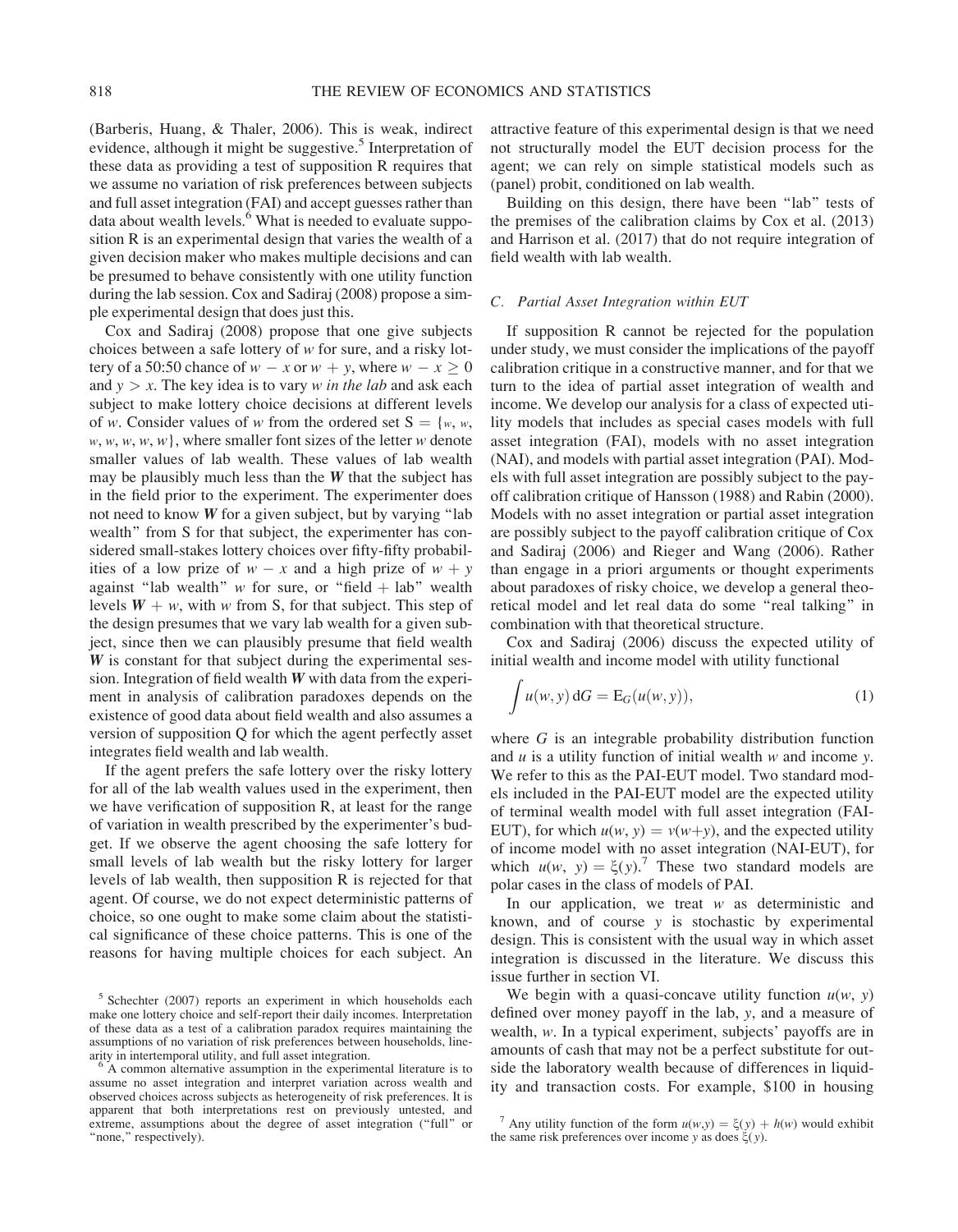equity is not a perfect substitute for \$100 in cash received from participation in an experiment. Therefore, we consider the possibility that money payoffs in an experiment and wealth outside the laboratory may not be perfect substitutes.<sup>8</sup> There is then a need to distinguish curvature of indifference curves due to preferences over  $(w, y)$  from the preferences over risk.

# D. Parametric Structure

A constant elasticity of substitution (CES) function can be used to aggregate wealth  $w$  and money payoff  $y$  when there is no risk. The terminal wealth model is found at one extreme of parameter values and the pure income model at the other. But the real interest is in between these extremes, and the point is to let the behavior of our subjects tell us the extent to which they (behave *as if* they) are integrating wealth with income from the experiment in making their choices.

Assume that all agents have the same ordinal preferences (when there is no risk), but can differ in their cardinal preferences (over risky outcomes). We begin by studying homothetic preferences. Following Debreu (1976), there exists a least concave function, which is a cardinal utility that represents the same ordinal preferences. In case of homothetic preferences, the least concave function is a homogeneous function of degree 1, so we use the CES specification

$$
v(w, y) = \left[\omega w^{\rho} + y^{\rho}\right]^{1/\rho} \tag{2}
$$

where  $w \ge 0$  is a measure of individual wealth,  $y \ge 0$  is the prize in the money payoff in the experimental task,  $\omega$  is

ment, cardinality is modeled entirely through the concavity of the utility function over the single argument. Here, however, cardinality depends also on the convexity of the contour functions over the two imperfectly substitutable utility arguments.

a distributive share parameter to be estimated,  $\sigma = 1/$  $(1 - \rho)$  is the revealed elasticity of substitution between wealth and experimental money payoff, and is also to be estimated, and  $-\infty < \rho \le 1$  to ensure that  $v(.)$  is quasiconcave. Risk-averse preferences over (w, y) are represented by concave transformations of this function and the EUT assumption that objective probabilities are not modified to generate decision weights. An often used specification of such transformation is the power function

$$
U(v) = v^{1-r}/(1-r)
$$
 (3)

where  $r \neq 1$  and v is defined by equation (2). In effect, equations (2) and (3) define a two-level, nested utility function, where equation (2) is an aggregator function defining a composite good, and equation (3) is the utility function defined directly over that composite.<sup>10</sup> Thus we can rewrite equation (3) more compactly as

$$
U(w, y) = \left[ (\omega w^{\rho} + y^{\rho})^{(1-r)/\rho} \right] / (1 - r), \tag{4}
$$

where  $\omega w^{\rho} + y^{\rho} > 0$ .<sup>11</sup> This generalized CES function blends together full, partial, and null asset integration on (w, y) space with risk preferences on composite good,  $v(w, y)$ , space.

With these parametric assumptions, the familiar onedimensional Arrow-Pratt measure of relative risk aversion with respect to  $y$ , evaluated at  $w$ , is then

$$
[r y\rho - w\rho (Q - 1) \omega]/[y\rho + w\rho \omega].
$$
 (5)

We discuss the need for measures of multivariate risk aversion in section VI if one is to generalize our approach to allow both arguments of the utility function to be random.

Perfect asset integration with the utility of terminal wealth EUT model is the special case in which  $\omega > 0$  and  $\sigma = \infty$ . The usual case in the literature assumes further that  $\omega = 1$ , so that income and wealth are added together

 $8$  It is the case that if w and y are allowed to be imperfect substitutes, then we have to assume the possibility of imperfect markets in  $w$  and  $y$ , or else some elementary no-arbitrage conditions would be violated. We do not view this as particularly problematic for three reasons. First, if behavior is better characterized by assuming that  $w$  and  $y$  *are* indeed imperfect substitutes, then we have to assume imperfect markets. But then that assumption is one that is in effect supported by the data, even if it runs counter to some stylized model of behavior. That is, imagine that w and y are imperfect substitutes in preferences but perfect substitutes at some relative price in the market. Then we would never observe behavior suggesting that they are perfect substitutes; hence, we would never observe full asset integration behavior. The second reason that we do not view the assumption of imperfect markets as problematic is that there are transactions costs in converting one asset to another, at least for the assets we consider. These transactions costs might be larger or smaller for different individuals or for different asset classes when one considers generalizations (as we do in section VI), but those have to be evaluated on a caseby-case basis. The third reason is related to the second: we could imagine an even more general model in which the degree of asset integration emerges endogenously as a function of circumstances; these could be the transactions costs faced in substituting assets in the market, but it could also be the cognitive burden of thinking of the assets as perfect substitutes in preferences. That is, for some unstated reason, the agent might prefer to keep  $w$  and  $y$  in distinct mental accounts, but still think of them as substitutable to some degree.<br><sup>9</sup> In a univariate model with either income or wealth as the only argu-

<sup>&</sup>lt;sup>10</sup> This power function is unbounded, so it is useful to be clear on the implications for concavity calibration puzzles under FAI and EUT on a bounded or unbounded domain. If the utility function is bounded on  $(0, \infty)$ , then that is a sufficient condition for implausible risk aversion in large stakes (e.g., Cox & Sadiraj, 2008, proposition 2); global smallstakes risk aversion is not needed for this result. It is not a necessary condition. Small-stakes risk aversion over all  $(0, \infty)$  is a sufficient condition for the utility function to be bounded (e.g., Rabin, 2000, or Cox & Sadiraj, 2006); it is not, however, a necessary condition. Being bounded on  $(0, \infty)$ is a necessary condition for small-stakes risk aversion over the open interval  $(0, \infty)$ , but it is not sufficient. An increasing power function is unbounded and hence violates the necessary condition on boundedness; therefore, it cannot represent risk attitudes that exhibit small-stakes risk aversion over all  $(0, \infty)$ . The sufficiency part can be illustrated by considering a constant absolute risk aversion (CARA) function with parameter 0.0003. It is bounded; however, the small-stakes risk aversion pattern in Cox and Sadiraj (2006) is not satisfied, since \$100 for sure is rejected in favor of an equal chance of \$210 or \$0. Small-stakes risk aversion defined on a finite interval implies nothing at all about the boundedness of the utility function. Finally, small-stakes risk aversion over a large enough finite interval is a sufficient condition for implausible risk aversion for large stakes, whether or not the utility function is bounded or unbounded. <sup>11</sup> For negative prizes in income, write it as  $\omega w^{\circ} + \text{sign}(y)$  abs(y)

 $\rho > 0$ .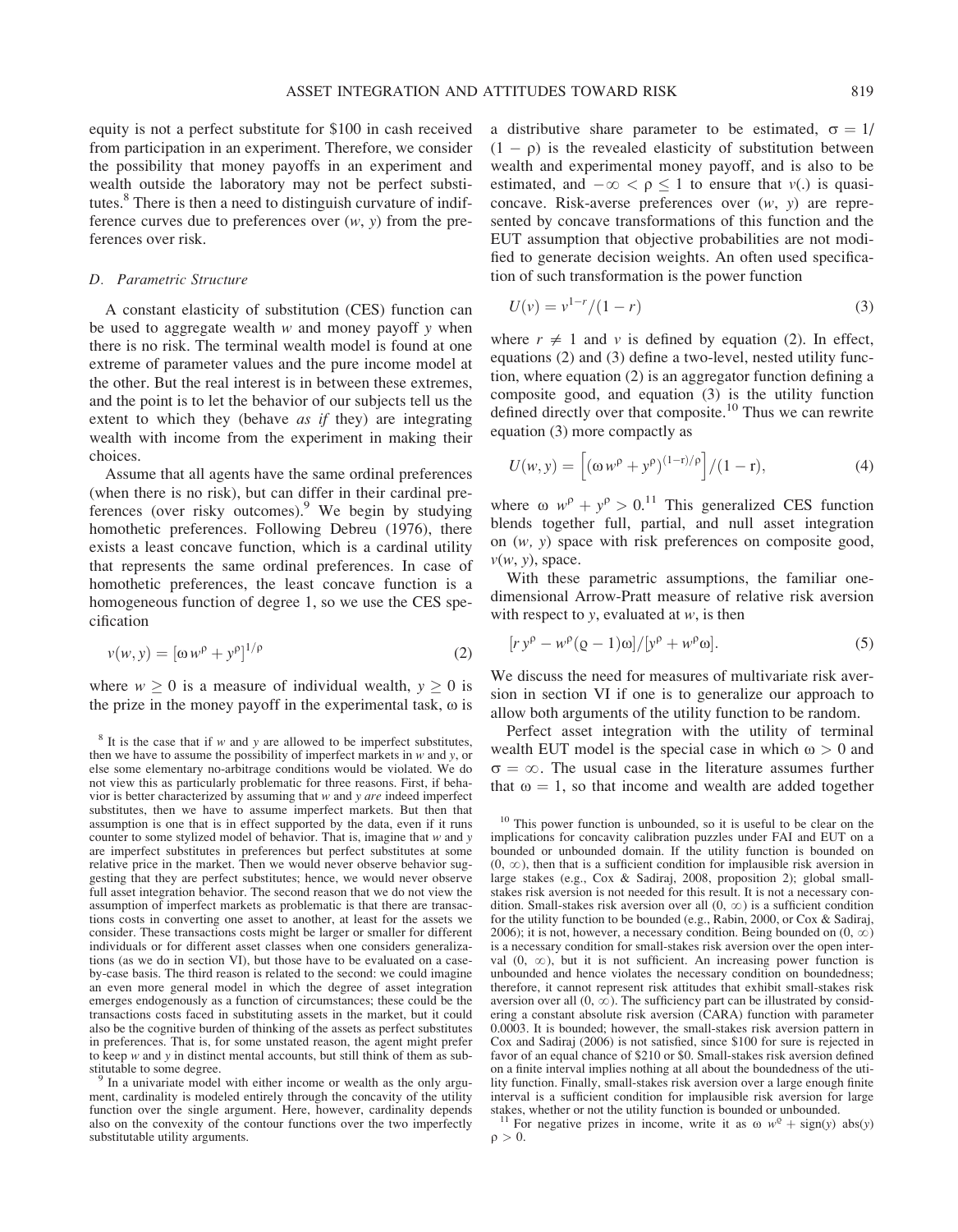on a one-to-one basis. Zero asset integration with the utility of income EUT model, where income is interpreted tightly to mean the income from this specific experimental choice,<sup>12</sup> is the special case in which  $\omega = 0$ .<sup>13</sup> Note that we say nothing in this case about  $\sigma$ , because any value of  $\sigma$ would generate the same observed choices if  $\omega = 0$ . Our null hypothesis is that subjects perfectly asset integrate with their actual wealth.

## III. Data

Our data consist of observations of choice behavior in experimental tasks and wealth data for 442 individuals. The sample is representative of the adult Danish population residing in Greater Copenhagen as of January 2015. Our sample consists of 52% men, aged 47 on average, 43% of whom were married, with an average household size of 1.4, and with average income of 434,085 kroner per year. Compared to the 1,455,772 comparable Danes in the Registry, our subjects are not statistically significantly different except for household size and income: the population averages were 1.54 and 338,859 kroner, respectively.

All experiments were run in February and March 2015. The experimental data are of the standard type and employ procedures described in Andersen et al. (2014).

The wealth data are novel and involve matching the experimental subjects with data collected by SD. The matching process, and all statistical analyses with those data, occur remotely at the statistical agency, to ensure privacy.

# A. Experimental Data

Each of our 442 subjects was asked to make choices for each of sixty pairs of lotteries in the gain domain, designed to provide evidence of risk aversion as well as the tendency to make decisions consistently with EUT or RDU models.<sup>1</sup> The online appendix lists these lottery parameters and the logic behind them. In general, each lottery has three prizes, although there are some lotteries with four prizes, two

To visualize these intuitively as perfectly complementary Leontief preferences, one might further assume  $\sigma = 0$ . This assumption, although often implicit, is not necessary for NAI.

The subjects were also presented with other decision tasks in the experiment, which are not analyzed here. For each type of decision task, the subjects had a 10% chance of getting paid. If he or she was paid in the part of the experiment analyzed, one of the sixty decision tasks was randomly selected, and the chosen lottery was played out for payment. Average earnings for those who got paid from these sixty decision tasks was 1,923 kroner. Average earnings including recruitment fees across all 442 subjects was 954 kroner.

prizes or just one prize. The battery is based on ingenious designs from Wakker, Erev, and Weber (1994), Loomes and Sugden (1998) and Wilcox (2015), as well as the direct test of supposition R proposed by Cox and Sadiraj (2008) reviewed earlier. The analysis of risk attitudes given these choices follows Harrison and Rutström (2008).

There were four batteries used across the 442 subjects. Each battery included the 24 lottery pairs from Wakker et al. (1994). One battery also included 36 lottery pairs from Wilcox (2015), and this full set of 60 lottery pairs was administered to 222 subjects. The remaining three batteries included the lotteries inspired by Loomes and Sugden (1998) and Cox and Sadiraj (2008), for another set of 60 lottery pairs administered to 220 subjects; the three versions of this battery differed by varying the scale of payoffs.

We carefully selected these lotteries to ensure considerable variation in prizes and probabilities to facilitate identification of the full structural model. Over all batteries, there are 90 distinct prizes and 16 distinct probabilities. At the individual subject level, the number of distinct prizes is either 37 or 26, and the number of distinct probabilities is either 16 or 12.

Apart from the tests of supposition R, these choices themselves are not the direct basis for our evaluation of the payoff calibration paradoxes. Combined with the wealth data for each subject, these choices allow us to estimate the risk preferences implied by EUT and RDU models, and those estimates are then used to evaluate the paradoxes with counterfactual lottery choices. The many variations in wealth, lottery payoffs and lottery probabilities implied by our design allow us to identify all the required theory parameters.

### B. Wealth Data

Wealth data are based on register data from SD. Our data contain economic, financial, and personal information on each individual from relevant official registers. The data set was constructed based on two sources made available from SD and matched with our experimental data; these sources are the Danish Civil Registration Office and the Danish Tax Authorities. All permanent residents in Denmark and all Danish citizens have a unique social security number given at birth or the date of formal residence, known as the CPR number, and this number allows us to match data across data sources. The CPR number follows every individual throughout the person's lifetime, and all information on an individual is registered on this number. We had access to the CPR number of every subject in our experiments.

Individual and family data are taken from the records in the Danish Civil Registration. These data contain the entire Danish population and provide unique identification across individuals and households over time. Each record includes the personal identification number (CPR), name, gender, date of birth, as well as the CPR numbers of nuclear family members (parents, siblings, and children) and marital history (number of marriages, divorces, and widowhoods).

<sup>&</sup>lt;sup>12</sup> This interpretation is tight in the sense that one might also consider income from the set of experimental tasks that this binary choice is embedded in or the income from the whole experimental session. For example, is income the lottery prize in one binary choice pair, the income from the sixty choices, or the income from the whole session since there were additional paid choices in addition to these lottery choice questions? One could undertake an exactly parallel discussion of partial asset integration within the experimental session, evaluating what might be called local asset integration issues. Our focus here is on global asset integration issues between the usual interpretations of experimental data and the im-<br>plications of the calibration critiques.<br> $\frac{13}{12}$  To visualize these interiors is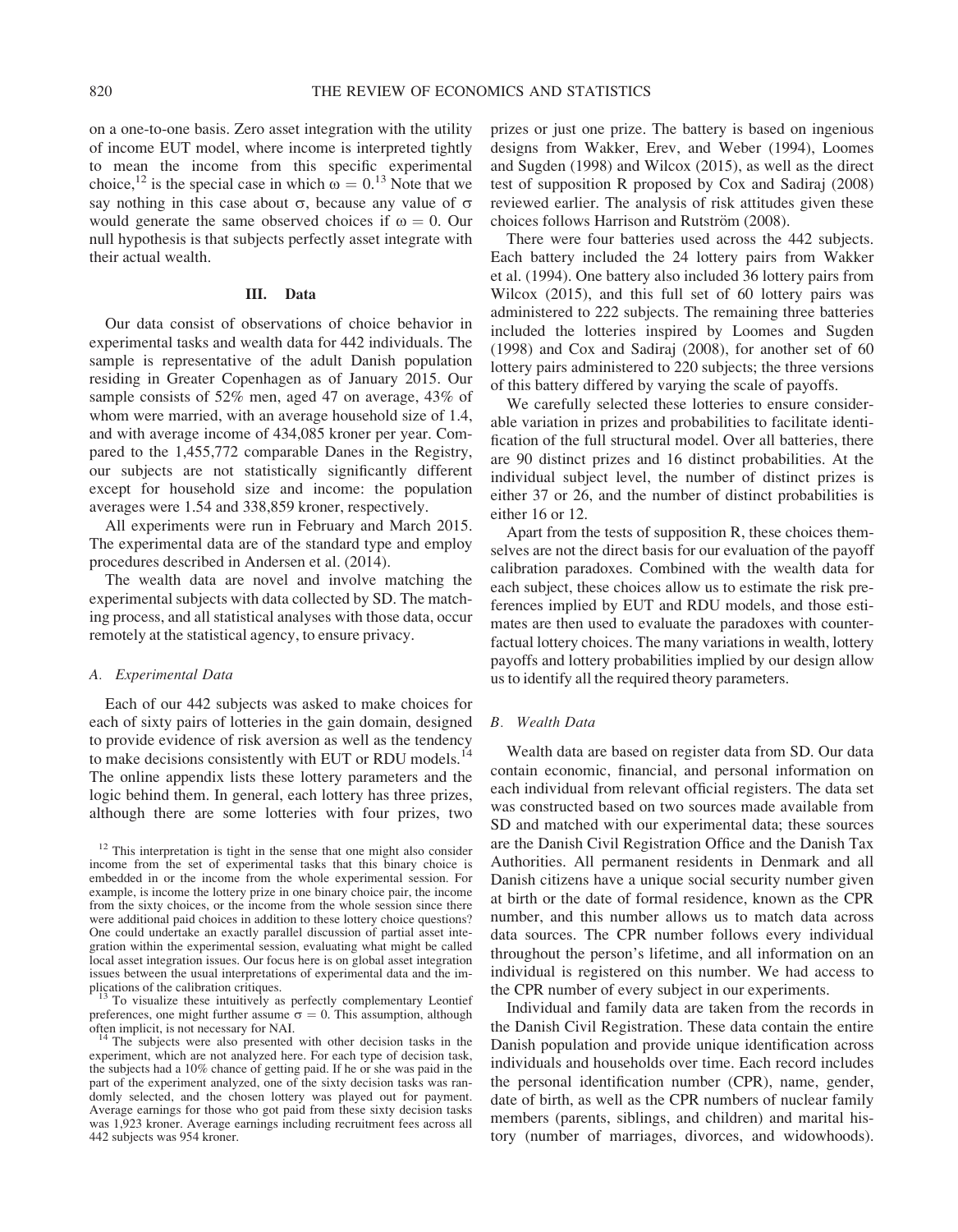In addition to providing extra control variables, such as age, gender, and marital status, these data enable us to identify the subjects who participated in the artifactual field experiment described above.

Income and wealth information are retrieved from the official tax records at the Danish Tax Authorities (SKAT). This data set contains personal income and wealth information by CPR numbers on the entire Danish population. SKAT receives this information directly from the relevant sources: financial institutions supply information to SKAT on their customers' deposits, financial market assets, interest paid or received, and security investments and dividends. Employers similarly supply statements of wages paid to their employees.

The wealth variable in our analysis is constructed from data reported by SD that represent net individual wealth.<sup>15</sup> Total assets are the market value of domestic real estate, shares and mutual funds, bonds, assets deposited in domestic and foreign financial institutions, pensions, and the value of automobiles. Total liabilities are the value of debt in domestic and foreign financial institutions and mortgages. All values of shares, bonds, and pensions are reported by financial institutions as of December 31, 2014; values of real estate are estimated by SD as the market value on December 31, 2014; and the value of automobiles is calculated by SD with a one-year lag.<sup>16</sup> All values are in 2015 Danish kroner, and values are reported for the full sample of 442 subjects. (Conversions to USD use the exchange DKK 1 DKK  $=$ USD 6.643 applicable during most of the experiment.)

Our wealth measure does not include cash, value of yachts, paintings, equity in privately held companies, or the market value of shareholder equity in privately held companies and unlisted mutual funds. Our wealth measure does include shareholder equity in publicly traded companies and listed mutual funds. The wealth measure does not include nontraded assets such as human capital, which means that borrowing for assets such as education is seen as debt without any corresponding assets. This is arguably one of the most comprehensive measures of private financial wealth for an entire population that one can get, although we realize that some important nonfinancial components are left out.

Table 1 provides a tabulation of wealth and its components for our sample. The positive skew of the distribution of wealth is no surprise. For 4.7% of our subjects, or 21 out of 442, there is negative net wealth, reflecting the fact that some assets are not fully accounted for. For all calculations, we assume that wealth cannot be negative and truncate it to 0. Individuals with 0 field wealth have nothing to integrate

TABLE 1.—INDIVIDUAL WEALTH IN DENMARK

| Variable                         | Mean      | Median    | <b>SD</b> |
|----------------------------------|-----------|-----------|-----------|
| Total assets                     | 3.844.104 | 2,985,522 | 4,521,335 |
| Real estate                      | 1,427,395 | 1.000.828 | 2,734,828 |
| Shares and mutual funds          | 185,023   | 2.859     | 562,243   |
| <b>Bonds</b>                     | 4.006     | $\Omega$  | 28,118    |
| Assets in financial institutions | 186,747   | 65,762    | 311,192   |
| Pensions                         | 1.969.176 | 1.162.490 | 2.504.648 |
| Automobiles                      | 71,758    | 27,400    | 105,166   |
| <b>Total liabilities</b>         | 769,426   | 352,192   | 2,212,928 |
| Debt in financial institutions   | 190.558   | 26.133    | 439,769   |
| Mortgages                        | 578,869   | $\Omega$  | 2,023,922 |
| Net wealth                       | 3.074.678 | 2,165,847 | 3,470,853 |
| Net wealth truncated at 0        | 3.097.435 | 2.165.847 | 3.439.401 |

All currency values in Danish kroner (DKK  $1 = US $6.643$  in September 2015). All valuations as of December 31, 2014, except for automobiles, which has a one-year lag. Total assets are the market value of domestic real estate, shares and mutual funds, bonds, assets deposited in domestic and foreign financial institutions, pensions, and the value of automobiles. Total liabilities are the value of debt in domestic and foreign financial institutions and mortgages. All values of shares, bonds, and pensions are reported by financial institutions as of December 31. Values of real estate are estimated by Statistics Denmark as the market value on December 31. The value of automobiles is calculated with a one-year lag. All for-eign assets and debt are self-reported and equal to 0 for every subject in the sample. All values are in 2015 Danish kroner, and values are reported for the full sample of 442 subjects.

with lab income, though in a formal sense, of course, they do integrate, but the effect is as if they do not since they have 0 wealth.

Access to these unique data is an important issue in terms of both the ability of others to replicate our findings and for their ability to extend our analysis. Researchers at authorized Danish institutions can gain access to deidentified microdata provided by SD through remote access connections. SD manages most of Danish microdata. The fundamental authorization principle of SD is that data will not be disclosed where there is an imminent risk that an individual person or individual enterprise can be identified. This applies not only to identified data, such as CPR numbers, but also to deidentified data, since such data are usually so detailed that identification can be made. The online appendix documents procedures to access these data.

#### IV. Econometric Model

#### A. Expected Utility Theory

Although the concerns about implausible risk attitudes under terminal wealth specifications apply to all decision theories that are additive over states, we initially focus on EUT because it is parsimonious. Under EUT, the probabilities for each outcome  $y_i$ ,  $p(y_i)$ , are those that are induced by the experimenter, so expected utility is simply the probability-weighted utility of each outcome in each lottery  $i \in$  ${A, B}$ , where A and B denote left and right lottery, respectively. Using  $U(w, y)$  from equation (4), we then have

$$
EU_i = \sum_{j=1,J} \left[ \left( p(y_j) \right) \times U(w, y_j) \right] = \sum_{j=1,J} \left[ p_j \times U(w, y_j) \right] \tag{6}
$$

for a lottery with *J* prizes. To capture behavioral errors, we employ a Fechner specification with contextual utility, so that we assume the latent index

<sup>&</sup>lt;sup>15</sup> An alternative is to use household wealth rather than individual wealth, exploiting further the ability of our data to identify other members of the household of the subject in our experiments. On the other hand, one then opens up subtle issues about whose risk attitudes were on display in the experiments (i.e., those of the individual or those of the household) and how households pool income from individuals.<br><sup>16</sup> All foreign assets and debt are self-reported to SKAT and are 0 for

every subject in our sample.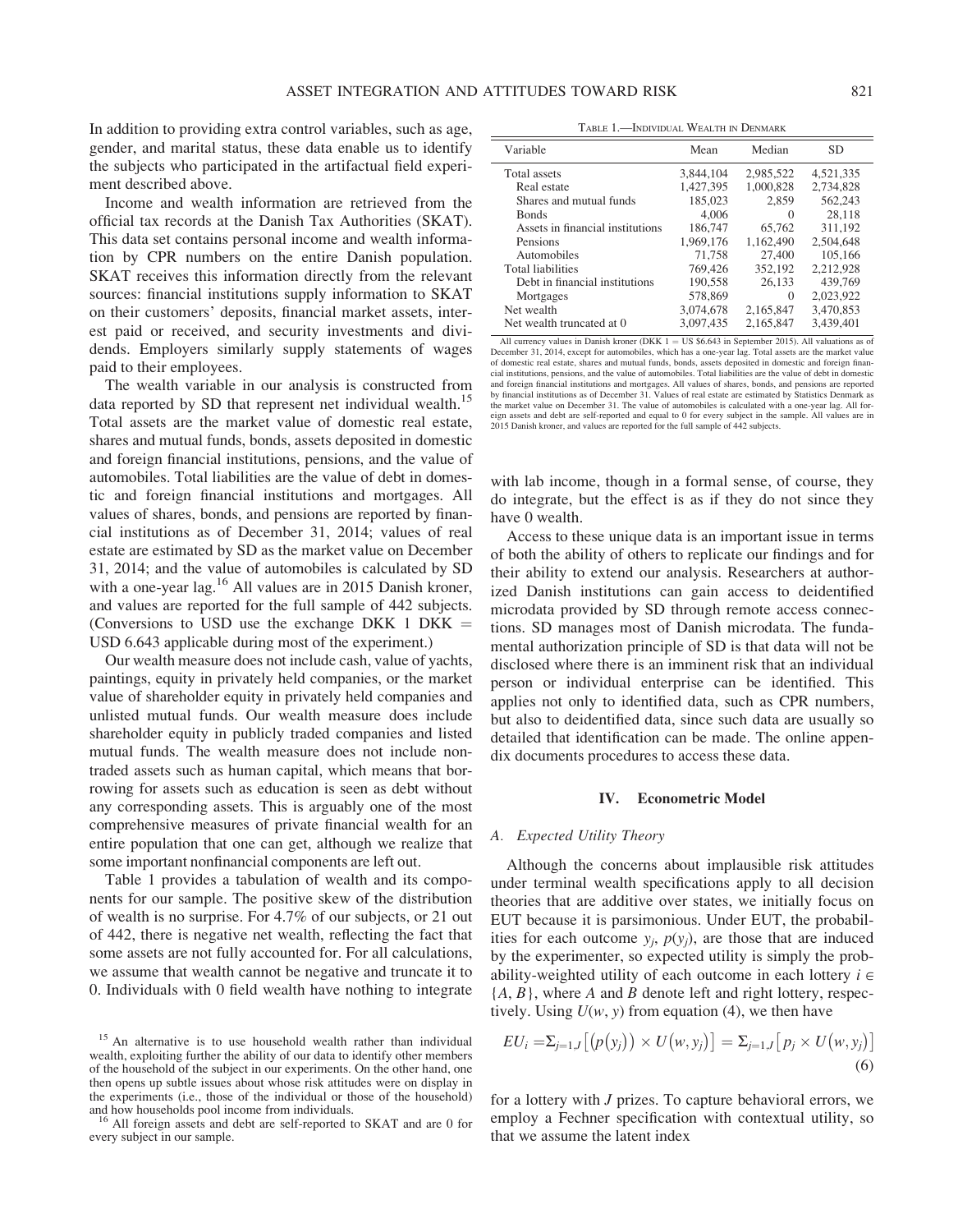$$
\nabla EU = [(EU_B - EU_A)/\tau]/\mu,
$$
\n(7)

where  $\tau$  is a normalizing term described in a moment,  $\mu$  is the Fechner behavioral error parameter to be estimated, and  $EU_B$  and  $EU_A$  are the expected utilities of the right and left lottery as presented to subjects. The normalizing term  $\tau$  is defined as the difference between the maximum utility over all of the prizes in that lottery pair minus the minimum utility over all of the prizes in that lottery pair. Thus, it varies from choice context to choice context, depends on the parameters of the utility function, and normalizes the difference in EU to lie between 0 and 1. This results in a more theoretically coherent concept of risk aversion when one allows for a behavioral error such as with  $\mu$  (Wilcox, 2011).

The latent index, equation (7), based on latent preferences, is then linked to the observed experimental choices using a standard cumulative normal distribution function  $\Phi(\nabla EU)$ . This probit function takes any argument between  $\pm \infty$  and transforms it into a number between 0 and 1 using this familiar function. Thus, we have the probit link function:

$$
prob(choose lottery B) = \Phi(\nabla EU). \tag{8}
$$

The index defined by equation (7) is linked to the observed choices by assuming that the probability that the B lottery is chosen depends on  $\nabla EU$  in the manner specified by equation (8).

Thus, the likelihood of the observed responses, conditional on the EUT and utility specifications being true, depends on the estimates of the utility function given the above statistical specification and the observed choices. The log likelihood for the utility function, equation (4), is

$$
\ln L(r, \omega, \rho, \mu; c, w) = \sum_{i} \left[ (\ln \Phi(\nabla EU) \times \mathbf{I}(c_i = 1)) + (\ln \Phi(1 - \nabla EU) \times \mathbf{I}(c_i = -1)) \right],
$$
\n(9)

where  $I(\cdot)$  is the indicator function,  $c_i = 1(-1)$  denotes the choice of the option  $B(A)$  lottery in risk aversion task  $i$ , and  $\nabla EU$  is defined using the parameters r,  $\omega$ ,  $\rho$ , and  $\mu$ .<sup>17</sup> All estimates employ clustering at the level of the individual, since errors for a given individual may be correlated.

# B. Rank-Dependent Utility Theory

One popular alternative to EUT is to allow the decision maker to transform the objective probabilities presented in lotteries and use these weighted probabilities as decision weights when evaluating lotteries. To calculate decision weights under RDU, one replaces expected utility defined by equation  $(6)$  with  $RDU$ :

$$
RDU_{i} = \sum_{j=1,J} [(d(y_{j})) \times U(w, y_{j})] = \sum_{j=1,J} [d_{j} \times U(w, y_{j})],
$$
\n(10)

where

$$
d_j = \pi(p_j + \dots + p_j) - \pi(p_{j+1} + \dots + p_j)
$$
 (11a)

for  $j = 1,..., J - 1$ , and

$$
d_j = \pi(p_j) \tag{11b}
$$

for  $j = J$ , with the subscript j ranking outcomes from worst to best,  $\pi(\cdot)$  is some probability weighting function,  $d_i$  is the decision weight on the jth-ranked outcome, and RDU refers to the rank-dependent utility model. Of course, one then has to specify the functional form for  $\pi(p)$  and estimate additional parameters, but the logic extends naturally.

We use the general functional form proposed by Prelec (1998) for probability, since it exhibits considerable flexibility. This function is

$$
\pi(p) = \exp\{-\eta(-\ln p)^{\varphi}\},\tag{12}
$$

and is defined for  $0 < p \le 1$ ,  $\eta > 0$ , and  $\varphi > 0$ . Note that we do not require  $0 < \varphi < 1$ . When  $\varphi = 1$ , this function collapses to the familiar power function  $\pi(p) = p^{\eta}$ , and EUT assumes the identity function  $\pi(p) = p$ , which is the case when  $\eta = \varphi = 1$ . With equation (12) included, the log likelihood then becomes

$$
\ln L(r, \omega, \rho, \eta, \varphi, \mu; c, w) = \sum_{i} [(\ln \Phi(\nabla RDU) \times \mathbf{I}(c_i = 1)) + (\ln \Phi(1 - \nabla RDU) \times \mathbf{I}(c_i = -1))],
$$
\n(13)

and we estimate the model with two extra parameters for the probability weighting function.

Estimating the RDU model from experiments that employ the random lottery incentive method (RLIM) requires that one assumes that individuals isolate each pairwise lottery choice within the series from each other. This implies the compound independence axiom, even though the RDU model allows independence to be violated when subjects evaluate each simple lottery. The vast majority of incentivized lottery choice experiments use RLIM and rely on this axiom. Thus, the RDU model applied to RLIM data inconsistently relaxes that axiom when it comes to evaluating individual lotteries, but assumes that it is valid when

<sup>&</sup>lt;sup>17</sup> One of the core hypotheses to be tested is that  $\omega = 0$ , and one can run into issues with such hypothesis tests where the parameter in question is close to the boundary of an admissible region. In fact, we are estimating a likelihood function that is already highly nonlinear in the parameters (e.g., the curvature of the utility function). Hence, we can use a standard numerical method to constrain parameters such as o to lie in the unit interval by estimating a different parameter  $\omega$ , which is then, in the function evaluator, converted to  $\omega = 1/(1 + \exp(\zeta_0))$ . In this manner, the algorithm evaluating the likelihood can vary  $\omega$  between  $\pm \infty$  and still keep  $\omega$  constrained to the unit interval. All hypothesis tests defined over  $\omega$  are numerically undertaken on the estimated parameter  $\omega$ , which by definition never gets close to a boundary (the hypothesis tests are therefore nonlinear in nature and use the delta method to correctly infer test statistics and p-values).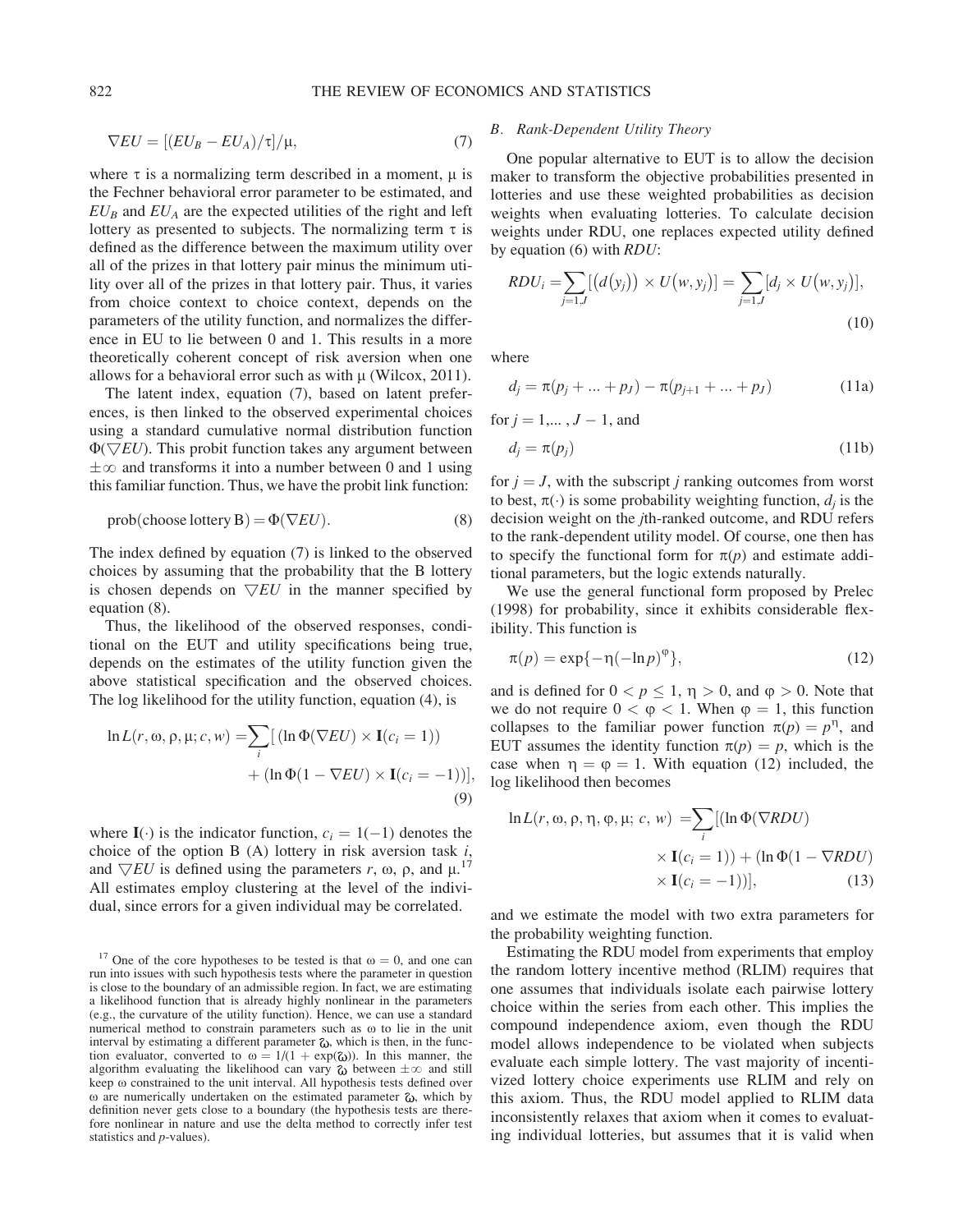FIGURE 1.—PREDICTED PROBABILITY OF A SAFE CHOICE BY ADULT DANES AT VARYING LEVELS OF LAB WEALTH



 $N = 220$  subjects each making six choices for varying lab wealth. Predictions from a random effects panel probit model.

applying the RLIM payment protocol (Harrison & Swarthout, 2014; Cox, Sadiraj, & Schmidt, 2015).

## V. Results and Implications

#### A. Tests of the Small-Stakes Risk Aversion Premis

Using the test proposed by Cox and Sadiraj (2008) for a subsample of 220 adult Danes from our complete sample of 442, we find evidence of the relevant type of small-stakes risk aversion for the range of lab wealth we considered. The experimental design involved them each making six binary choices in the wider battery of binary choices we consider below. Subjects were randomized to six lottery choice pairs from a set of 18 possible pairs, spanning 17 different levels of lab wealth. Hence, the lab wealth varied for each subject over their 6 choices, and we have pooled data spanning the 17 lab wealth levels. The gains and losses in absolute value were paired for each subject over different lab wealth levels—for example,  $+180$  and  $-160$  for lab wealth levels of 300 ( $\approx$ \$45) and 2,700 ( $\approx$ \$406). Although we refer to "lab wealth," all that the subject saw was a lottery that had one outcome with a probability of 1 and another lottery with the usual risky outcomes.<sup>18</sup> Hence, we did not use language or framing that would lead subjects to be more or less inclined to integrate it into their extra-lab ''field wealth.'' Nor were the outcomes in the risky lottery presented as deviations from the certain outcome of the nonrisky lottery, which might also encourage framing. For example, subjects were asked to choose between 2,700 kroner for sure and the risky lottery with outcomes 2,540 kroner and 2,880 kroner. With perfect asset integration, 2,540 kroner adds to the subject's wealth no matter what the subject's choice is, so we refer to 2,540 kroner as ''lab wealth.''

Figure 1 shows the findings with a random-effects panel probit model, since there is no need here for structural esti-

mation of risk preferences. We find no significant evidence of a decline in risk aversion for lab wealth levels over the range considered here. The solid line shows the average prediction, and the shaded area shows the 95% confidence interval around that prediction. Subjects exhibit risk aversion for all levels of lab wealth considered here, so we conclude that the evidence for these adult Danes and these levels of lab wealth does not lead us to reject supposition R, that ''the agent turns down small-stakes gambles in favor of a certain amount with a slightly lower expected value, and does so over a large enough range of wealth levels W.''

Since supposition R, one of the premises of the calibration critique, is not rejected, there is a need to examine the partial asset integration specification proposed earlier.

# B. Basic Results on Asset Integration for Representative Agents

We now employ the full sample of 442 Danes and all of the 60 binary choices each of them made. Panel A of table 2 shows maximum likelihood estimates of the utility function, equation (4). We assume here that every adult Dane in our sample has the same ordinal preferences over  $w$  and  $y$ (when there is no risk), as well as the same coefficient  $r$ ; the online appendix considers estimates for each individual. The coefficient  $r$  is estimated precisely, as is the parameter o reflecting the weight attached to wealth. We find that the weight attached to wealth is virtually 0 and statistically not different from 0. This is a fundamental result, since it means that the PAI specification collapses to the NAI specification in this pooled estimation, and we reject the FAI hypothesis. It also means that it is virtually impossible, for sensible economic reasons, to identify the substitutability between w and y. We find an estimate of  $\rho$  of 0.89, implying an estimate of  $\sigma$  of 9.1, but since there is virtually no weighted wealth to substitute with, these values have little economic meaning.

Average net wealth in the estimation sample is 3,074,678 kroner ( \$462,845), so these estimates imply that individuals behave as if they evaluate experimental income relative to a weighted baseline wealth of  $\omega \times$  $w = 3,074,678 \times 0.00000625 = 19$  kroner ( $\approx$ \$2.86). This is effectively 0 in economic terms. For example, it would currently get only half of an Egg McMuffin Value Meal in a Danish McDonald's. Another way to evaluate this weighted baseline wealth estimate of 19 kroner is by comparison with the lottery prizes, which ranged between 0 kroner and  $6,750$  kroner ( $\approx$ \$1,016). Needless to say, we can easily reject the hypothesis of FAI since  $\omega \approx 0$ , and the *p*-value on the test of the hypothesis that  $\omega = 0$  is 0.77.

Another way to see these results, perhaps more intuitively, is to see if measures of net wealth correlate with risk attitudes in a reduced-form manner. We do this by estimating the EUT-NAI model and asking if the coefficient  $r$  is significantly affected by net wealth. In this case, we model  $r$  as a linear function of some covariates. Our structural

<sup>&</sup>lt;sup>18</sup> An alternative way to add a lab wealth component might be to randomly add it to the show-up fee for participating in the experiment. The problem with this approach is that it would raise a potential confound due to sample selection issues.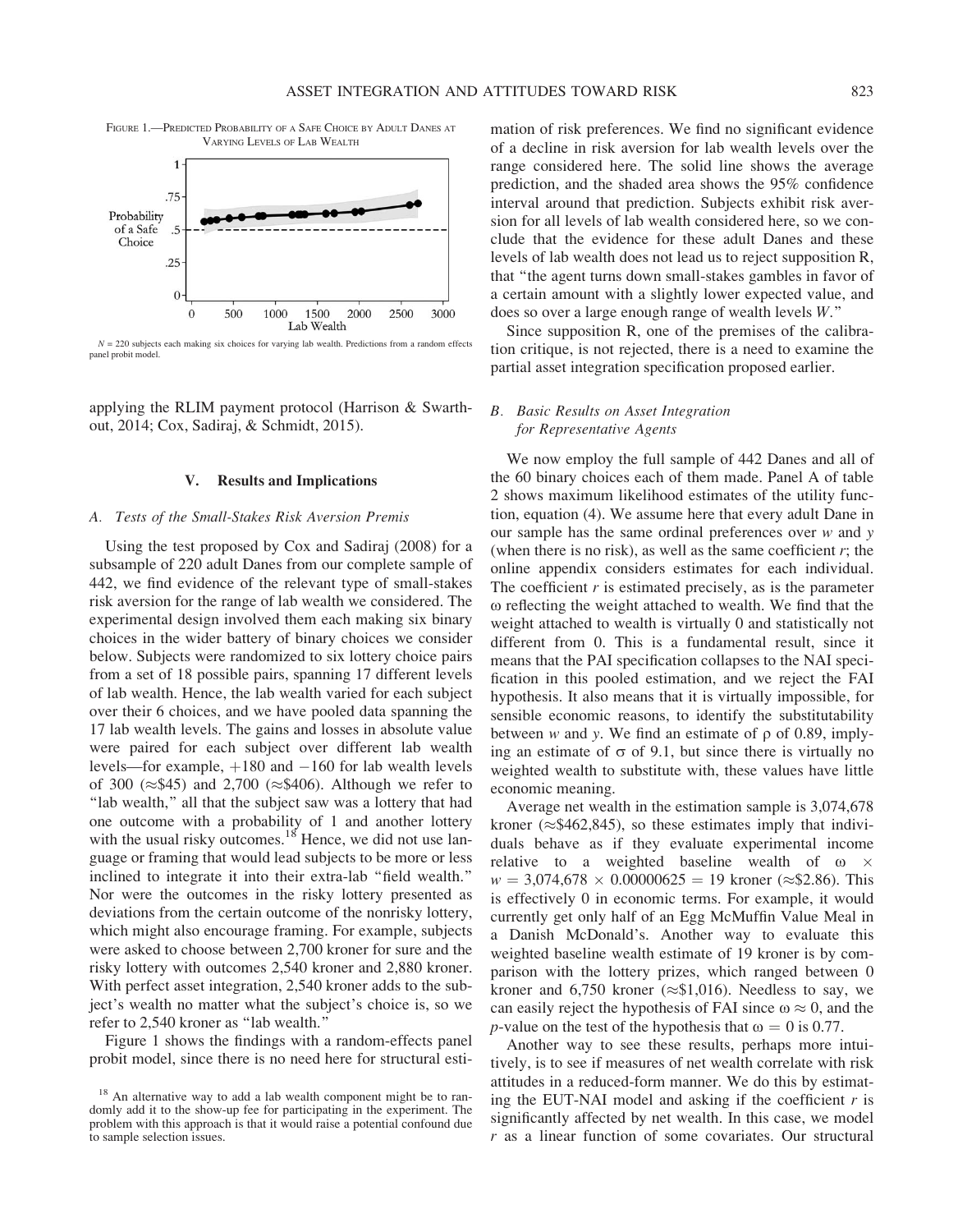TABLE 2.—ESTIMATES AND IMPLIED CERTAINTY-EQUIVALENTS USING EUT-PAI MODEL

|                     | A. Estimates                 |                                                                   |                         |                               |              |  |  |  |
|---------------------|------------------------------|-------------------------------------------------------------------|-------------------------|-------------------------------|--------------|--|--|--|
| Parameter           | Point Estimate               | <b>Standard Error</b>                                             | $p$ -value              | 95% Confidence Interval       |              |  |  |  |
| r                   | 0.64                         | 0.04                                                              | < 0.001                 | 0.57                          | 0.71<br>1.19 |  |  |  |
| $\rho$<br>$\omega$  | 0.89<br>0.000006             | 0.15<br>0.00002                                                   | < 0.001<br>0.77         | 0.6<br>$-0.00004$             | 0.00005      |  |  |  |
| μ                   | 0.08                         | 0.005<br>B. Certainty-Equivalent Calculations with Average Wealth | < 0.001                 | 0.07                          | 0.09         |  |  |  |
| High Prize<br>(DKK) | Probability of<br>High Prize | Low Prize<br>(DKK)                                                | Expected<br>Value (DKK) | Certainty<br>Equivalent (DKK) | Ratio        |  |  |  |
| 200                 | 0.5                          | 100                                                               | 150                     | 145                           | 0.965        |  |  |  |
| 500                 | 0.5                          | 100                                                               | 300                     | 252                           | 0.84         |  |  |  |
| 1,000               | 0.5                          | 100                                                               | 550                     | 402                           | 0.73         |  |  |  |
| 2,000               | 0.5                          | 100                                                               | 1,050                   | 663                           | 0.631        |  |  |  |
| 5,000               | 0.5                          | 100                                                               | 2,550                   | 1,350                         | 0.529        |  |  |  |
| 5,000               | 0.01                         | 100                                                               | 149                     | 109                           | 0.732        |  |  |  |
| 5,000               | 0.1                          | 100                                                               | 590                     | 214                           | 0.362        |  |  |  |
| 5,000               | 0.3                          | 100                                                               | 1,570                   | 626                           | 0.399        |  |  |  |
| 5,000               | 0.7                          | 100                                                               | 3,530                   | 2,459                         | 0.697        |  |  |  |
| 5,000               | 0.9                          | 100                                                               | 4,510                   | 4,025                         | 0.892        |  |  |  |

Sample of 442 individuals making 26,520 choices of strict preference. Log likelihood =  $-17,025$  ( $-17,028$  for NAI and  $-17,436$  for FAI). Null hypothesis for p-value results is that the coefficient estimate is 0.

results suggest that they should not, since net wealth is zeroed out by a very low estimate of  $\omega$ , at least when we assume homogeneous risk preferences. If we include net wealth, the effect on r is  $-0.004$  with a p-value of 0.45; if we include a dummy for the top quartile of net wealth, the effect on r is  $+0.004$  with a p-value of 0.93; if we include the five major components of net wealth, we have a joint effect that has a p-value of 0.45, and no component has an individual effect with a  $p$ -value below 0.23. When we include the components of net wealth and some basic demographics (gender, age, marital status, household size, and net income), we do find a significant joint effect of the components of net wealth with a p-value of 0.005, and the individual component net deposits (with financial institutions) has a significant individual effect of  $-0.07$  with a *p*-value of 0.003. These results point to the importance of controlling for heterogeneity, and we do that in the online appendix by estimating the model for each individual, thereby allowing implicitly for all observable and unobservable individual characteristics.

### C. Payoff Calibration Implications for EUT

Using these estimates and the average value of wealth in Denmark, we can evaluate the certainty equivalents (CE) of a range of lotteries varying in the scale of the stakes. Implausible implications for large stakes can be detected through an extremely low ratio of CE to the expected value  $(EV).^{19}$ 

Panel B of table 2 shows implied CE values using the utility function, equation (4), and the parameter estimates in panel A. Let  $H$  denote a high prize and  $L$  denote a low prize, for  $H > L$ . The CE in table 2 is then the sure amount of money that has the same expected utility to the individual as the lottery that pays  $H$  with probability  $p$  and  $L$  with probability  $(1 - p)$ . The CE is defined by

$$
U(w, CE) = p \times U(w, H) + (1 - p) \times U(w, L). \tag{14}
$$

So this CE solves for risky income in the experiment, and the stakes are chosen to be within the payoff domain in our experiments. The smallest ratio of CE to EV is 0.362, and most are much higher. These ratios are hardly implausible in the sense of the term used by Hansson (1988), Rabin (2000), Neilson (2001), Rieger and Wang (2006), Cox and Sadiraj (2006), and Safra and Segal (2008).

Figure 2 evaluates the traditional Arrow-Pratt measure of relative risk aversion (RRA) in equation (5) for the estimated EUT-PAI model. The wealth levels in each panel range up to 5 million kroner. Panel A displays RRA for low-stakes lottery prizes up to 10,000 kroner, and panel B displays RRA for high-stakes lottery prizes up to 1 million kroner. Both panels A and B show modest levels of risk aversion for a wide range of wealth and experimental payoffs.

These PAI estimates allow us to verify that (a) getting 190 with probability  $\frac{1}{2}$  and 0 with probability  $\frac{1}{2}$  is rejected in favor of getting 75 for sure, for all wealth amounts smaller than 35 million, and (b) the same utility function exhibits plausible risk aversion for large stakes. Under FAI, no EUT-consistent agent can exhibit both (a) and (b).

It is, however, possible to come up with some edge cases in which the predictions of EUT-PAI are implausible. For example, at a wealth level of 307 kroner, a low prize of 0, and a high prize of 5,000 kroner, we get very low ratios of  $CE$  to  $EV$ , between 0.0004 and 0.12, for probabilities between 0.01 and 0.3 on the large prize. As the wealth level increases to the mean wealth level of 3,074,678 kroner, the

<sup>&</sup>lt;sup>19</sup> Similar results are obtained with median wealth instead of average wealth. The ratio of  $EV$  to  $CE$  is slightly lower, but close to those reported here.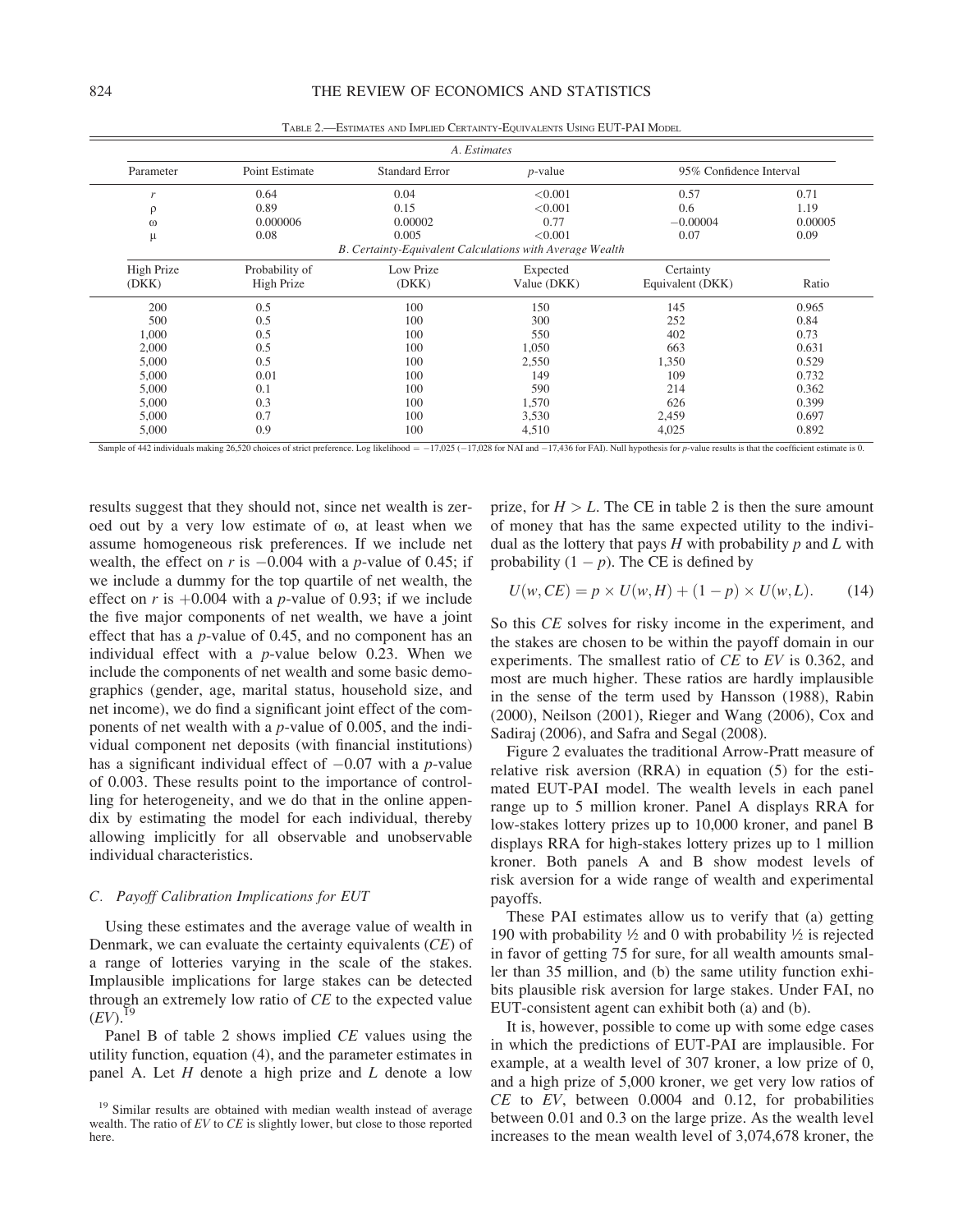



| A. Estimates |                |                                                          |             |                         |         |  |  |
|--------------|----------------|----------------------------------------------------------|-------------|-------------------------|---------|--|--|
| Parameter    | Point Estimate | <b>Standard Error</b>                                    | $p$ -value  | 95% Confidence Interval |         |  |  |
| $\mathbf{r}$ | 0.48           | 0.05                                                     | < 0.001     | 0.38                    | 0.57    |  |  |
| η            | 1.12           | 0.04                                                     | < 0.001     | 1.04                    | 1.2     |  |  |
| $\varphi$    | 0.84           | 0.02                                                     | < 0.001     | 0.8                     | 0.88    |  |  |
| $\omega$     | 0.0000106      | 0.00001                                                  | 0.46        | $-0.00002$              | 0.00001 |  |  |
| $\rho$       |                | 0.00003                                                  | < 0.001     | 0.999                   |         |  |  |
| μ            | 0.1            | 0.005                                                    | < 0.001     | 0.09                    | 0.11    |  |  |
|              |                | B. Certainty-Equivalent Calculations with Average Wealth |             |                         |         |  |  |
| Large Prize  | Probability of | Small                                                    | Expected    | Certainty               |         |  |  |
| (DKK)        | Large Prize    | Prize (DKK)                                              | Value (DKK) | Equivalent (DKK)        | Ratio   |  |  |
| 200          | 0.5            | 100                                                      | 150         | 141                     | 0.937   |  |  |
| 500          | 0.5            | 100                                                      | 300         | 244                     | 0.813   |  |  |
| 1,000        | 0.5            | 100                                                      | 550         | 395                     | 0.717   |  |  |
| 2,000        | 0.5            | 100                                                      | 1,050       | 668                     | 0.636   |  |  |
| 5,000        | 0.5            | 100                                                      | 2,550       | 1,418                   | 0.556   |  |  |
| 5,000        | 0.01           | 100                                                      | 149         | 126                     | 0.848   |  |  |
| 5,000        | 0.1            | 100                                                      | 590         | 290                     | 0.492   |  |  |
| 5,000        | 0.3            | 100                                                      | 1,570       | 751                     | 0.478   |  |  |
| 5,000        | 0.7            | 100                                                      | 3,530       | 2,371                   | 0.672   |  |  |
| 5,000        | 0.9            | 100                                                      | 4,510       | 3,800                   | 0.842   |  |  |

Sample of 442 individuals making 26,520 choices of strict preference. Log likelihood =  $-16,973$  ( $-16,976$  for NAI and  $-17,049$  for FAI). Null hypothesis for p-value results is that the coefficient estimate is 0.

same example generates low ratios between 0.02 and 0.12 for probabilities between 0.01 and 0.2 on the high prize. We return to compare results for these special cases when we allow for RDU risk preferences.

allowed for. $20$  We can easily reject the assumption that there is no probability weighting ( $\eta = \varphi = 1$ ), and this is reflected in the improved log likelihood with the RDU model over EUT. In terms of PAI, the estimates are similar to those under EUT except that there is slightly more substi-

# D. Probability Weighting

The RDU model estimates with the PAI specification in panel A of table 3 show evidence of slight probability weighting pessimism. Compared to the EUT estimates for the PAI specification, there is less curvature on the utility of outcomes once the possibility of probability pessimism is

<sup>20</sup> In other words, for the same choice data, the EUT and RDU models decompose the same risk premium in a different way. The EUT model ascribes all of the risk premium to  $U'' < 0$ , and the RDU model explains the risk premium with  $U'' < 0$  as well as probability pessimism. Since probability pessimism, ceteris paribus U, generates a risk premium itself, the net effect must be for there to be less diminishing marginal utility under RDU than there is under EUT.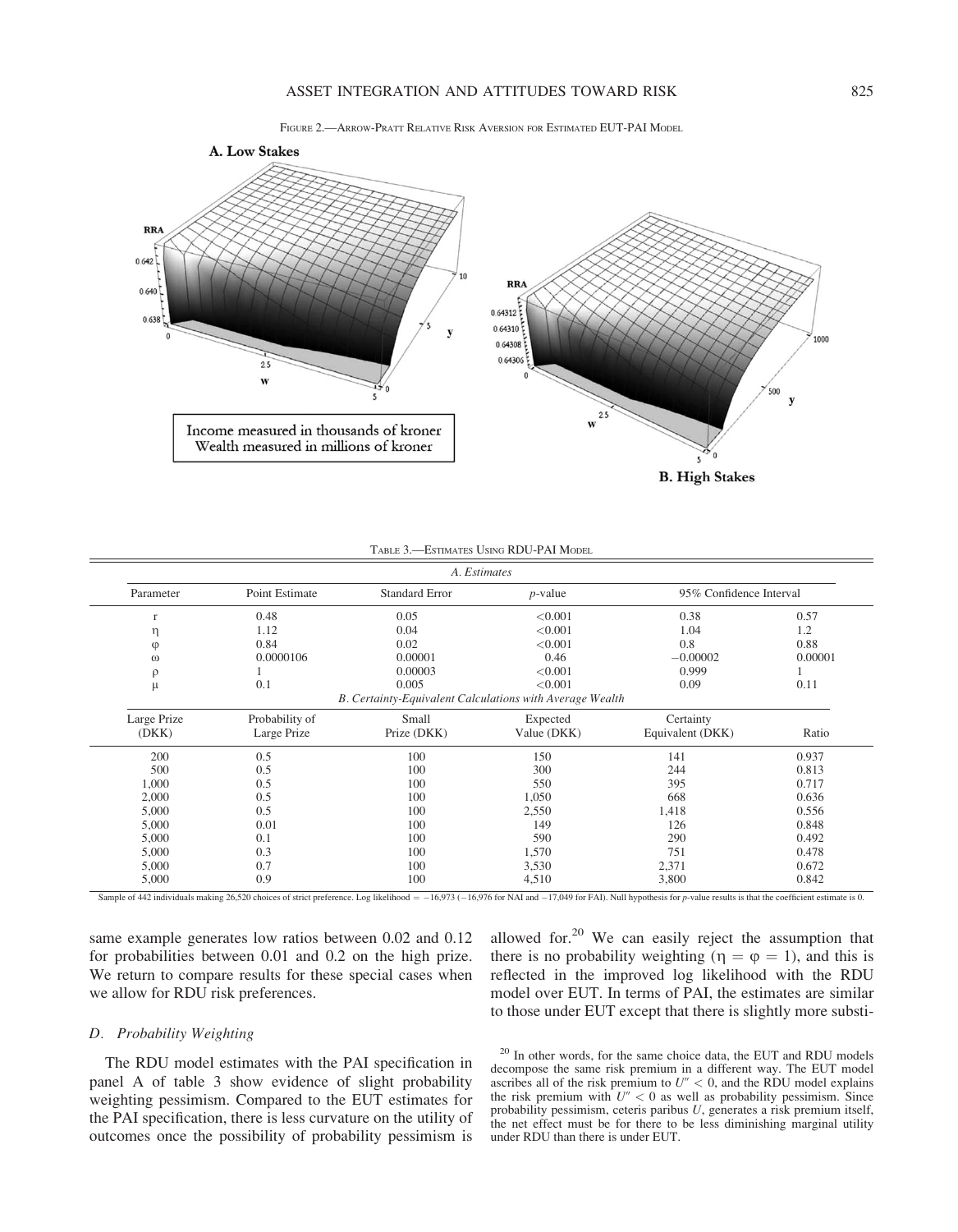tutability between wealth and lab payoffs—in particular, the fundamental finding that  $\omega \approx 0$  is the same.

The overall log likelihood of the RDU-PAI model is the best of the RDU specifications considered (RDU-NAI, RDU-PAI, and RDU-FAI). We can formally reject the FAI hypotheses since  $\omega$  is estimated precisely,  $\omega \approx 0$ , and we cannot formally reject the null hypothesis that  $\omega = 0$  at any conventional statistical level. For the same reasons, we cannot reject the NAI hypothesis either.

For reasons already noted for the EUT-PAI model, when  $\omega \rightarrow 0$ , the economic meaning of the parameters defining the substitutability of  $w$  and  $y$  disappears. We formally estimate  $\rho$  to be 0.9999927, with a standard error that spans 1, so it is no surprise that the estimate of  $\sigma = 1/(1 - \rho)$  is extremely high, at 137,913, and with a large standard error. Again, these wild numerical values follow directly from the economics of the CES function (2) when  $\omega \to 0$ , and have no substantive significance or effect on the other parameter estimates (i.e., one could just as easily have constrained  $\rho = 1$  and inferred essentially the same estimates).

### E. Payoff Calibration Implications for RDU

Using the RDU-PAI estimates from table 3, we can again evaluate the ratio of the CE to the EV for a range of lowstakes and high-stakes lotteries. Using the same lotteries as in panel B of table 2, in panel B of table 3, the CE now solves

$$
U(w, CE) = d(p) \times U(w, H) + (1 - d(p)) \times U(w, L).
$$
\n(15)

The smallest ratio of *CE* to *EV* in table 3 is 0.478, and most are much higher, exactly as in table 2. In general, the ratios in tables 2 and 3 are similar. It is easy to verify that the RDU-PAI model also satisfies the payoff calibration conditions noted earlier for the EUT-PAI model.

Again, as with the EUT-PAI estimates, using these RDU-PAI estimates, one can verify that (a) getting 190 with probability  $\frac{1}{2}$  and 0 with probability  $\frac{1}{2}$  is rejected in favor of getting 75 for sure, for all wealth amounts smaller than 15.8 million and (b) the same utility function exhibits plausible risk aversion for large stakes. Under FAI, no RDU-consistent agent can exhibit both (a) and  $(b)$ .<sup>21</sup>

Using these RDU estimates, we can reconsider the edge cases noted earlier, under EUT-PAI, in which the PAI predictions are implausible. Under EUT-PAI, at the low wealth level of 307, the ratio of CE to EV was between 0.0004 and 0.12 for probabilities between 0.01 and 0.3 on the large prize; with RDU-PAI these ratios are between 0.04 and 0.27, which range from implausible to plausible. The ratio is 0.09, 0.13, and 0.20 for probabilities on the large prize of 0.05, 0.1, and 0.2, respectively. As the wealth level increases to the mean wealth level of 3,074,678 kroner, the same example generates plausible ratios under RDU-PAI between 0.26 and 0.31 for probabilities between 0.01 and 0.2 on the high prize.

These edge cases show that although the PAI model can accommodate the risk version at small and large stakes at the same time, there remain cases falsifying the model. These edge cases allow us to identify the limits of the PAI approach as it is specified here. However, considering a more flexible specification of ω, where it varies with context, could accommodate these edge cases. When RDU-PAI fails to work in these edge cases, so does RDU-NAI. However, the RDU-PAI prediction becomes plausible at wealth levels that are large enough to make baseline wealth  $\omega \times w$ meaningful for predictions with stochastic income. In contrast, the performance of RDU-NAI cannot improve with increasing wealth levels. This also applies to cumulative prospect theory, which is equivalent to RDU-NAI when all choices are made on the gain domain. With the exception of the edge cases, the PAI model does well, as illustrated by the examples in tables 2 and 3. It does particularly well when paired with the RDU model of decision making under risk.

### VI. Generalizations

As flexible as our approach is in comparison to the full integration and no integration special cases that have dominated the discussion, it is still something of a reduced-form approach to the structural question of the joint determination of lab and nonlab choices. In effect, we take the myriad of decisions underlying  $w$  to be given, implicitly assuming that all components of  $w$  are symmetric in their relation to y. Given the importance of the issue, we sketch several deeper issues that must be addressed as one generalizes our approach.

In general, it need not be the case that there is symmetry with respect to components of  $w$  and experimental choices over y. This is immediately problematic when one considers experimental interventions in the field that offer choices over vectors of commodities rather than just money. For example, the experimental provision of a subsidized microinsurance product over one type of stochastic outcome, such as the weather, might be expected to interact with cropping choices in a different way from family planning decisions or retirement decisions. Closer to our setting, some components of w, such as more liquid components of wealth,

<sup>&</sup>lt;sup>21</sup> Although these exercises showing how a representative agent would react to various risky contexts are informative about average behavior, they do not allow for heterogeneity in preferences. In fact, the estimate of o may in part reflect heterogeneity in risk attitudes that just happens to be correlated with wealth rather than some true relation between risk attitudes and wealth. Under power utility A, for any given value of  $r$ , a higher wealth level would predict more risk-taking choices in the lottery tasks. Without having observations where wealth varies at the individual subject level, this possibility cannot be ruled out. Thus, if the true preferences are NAI, a positive  $\omega$  could just be reflecting the possibility that in our sample, the subjects with higher wealth are less risk averse. Or if the true preferences are FAI,  $\omega$  < 1 could just be reflecting the possibility that in our sample, the subjects with higher wealth are more risk averse.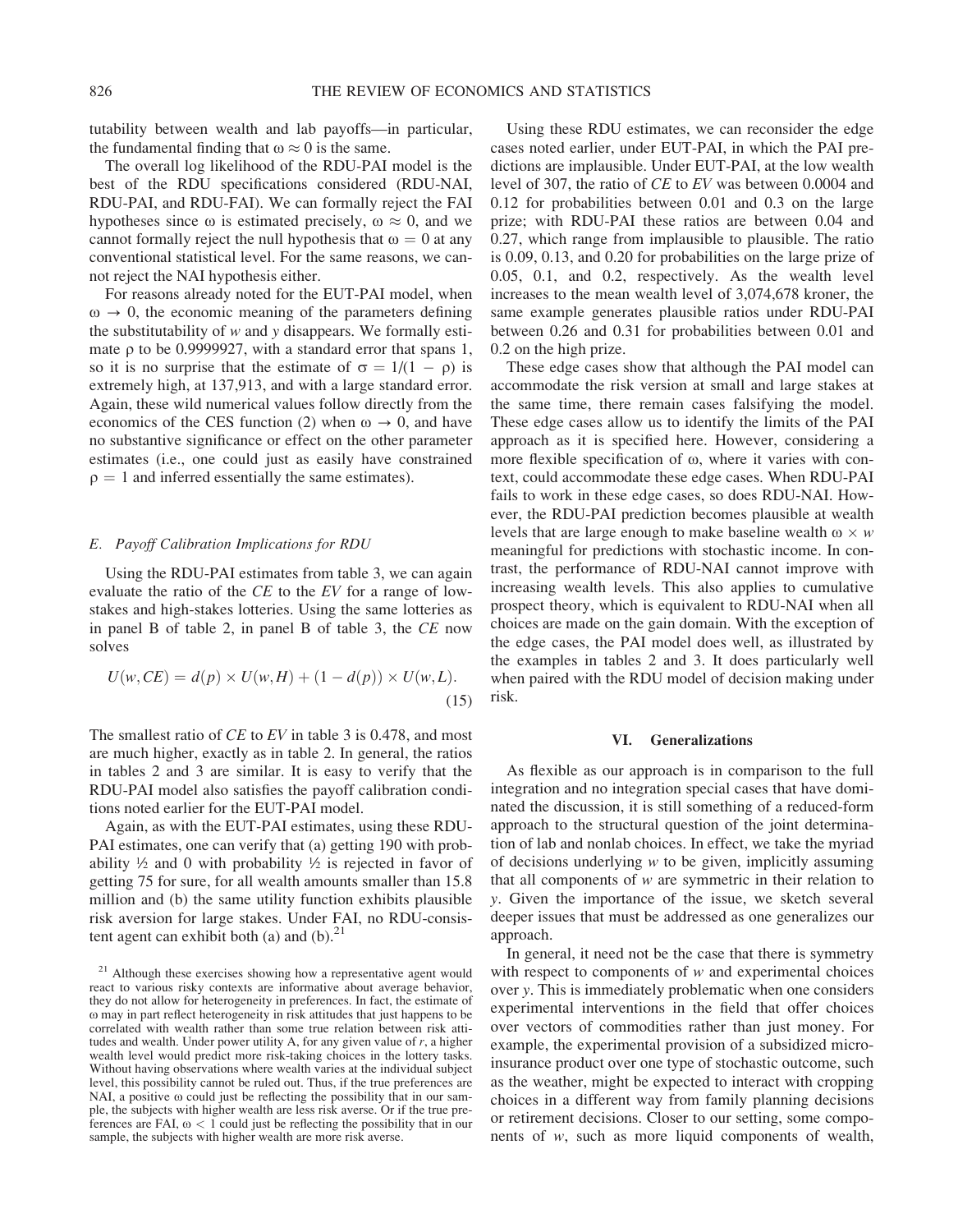might be viewed as closer substitutes to experimental income than others.<sup>22</sup> These extensions can be immediately captured with nested-CES aggregator functions of the kind that are common in demand analysis and computable general equilibrium modeling.<sup>23</sup>

In a related vein, individual wealth might be viewed as a closer substitute to experimental income that the individual is choosing over, and other household wealth as not perfectly fungible with individual wealth. Or we might consider an intertemporal utility function defined over stochastic prizes to be paid today and stochastic prizes to be paid in the future (Kihlstrom, 2009; Andersen et al.,  $2018$ .<sup>24</sup> In essence, wealth held as financial assets is simply a claim on future income in this manner, thus motivating interest in such intertemporal utility functions.

Once we consider multiple arguments of the utility function, there are a number of theoretical subtleties to consider. One issue is to consider multivariate measures of risk aversion. Kihlstrom and Mirman (1974) proposed such an approach under the restrictive assumption that the ordinal preferences underlying two expected utility functions exhibit the same preferences over nonstochastic outcomes. In this case, they propose a scalar measure of total risk aversion that allows one to make statements about whether one person is more risk averse than another in several dimensions or if the same person is more risk averse after some event than before.

If one relaxes this assumption, which is not an attractive one, Duncan (1977) shows that the Kihlstrom and Mirman (1974) multivariate measure of risk aversion naturally becomes matrix valued. Hence, one has vector-valued risk premiums, and this vector is not direction dependent in terms of evaluation. Karni (1979) shows that one can define the risk premium in terms of the expenditure function rather than the direct utility function, and then evaluate it uniquely by further specifying some statistic of the stochastic process. For example, if one is considering risk attitudes toward a vector of stochastic price shocks, then one could use the mean of those shocks.

A closely related literature defines multiattribute risk aversion where the utility function is defined over more than one attribute. In our case, one attribute would be experimental payoffs y, and the other attribute would be extra experimental wealth w. In this context, Keeney (1973) first defined the concept of conditional risk aversion, Richard (1975) defined the same concept as bivariate risk aversion, and Epstein and Tanny (1980) defined it as correlation aversion. There are several ways to extend these pairwise concepts of risk aversion over two attributes to more than two attributes, as reviewed by Dorfleitner and Krapp (2007).

One attraction of the concept of multiattribute risk aversion is that it allows a relatively simple characterization of the functional forms for utility that rule out multiattribute risk attitudes: additivity. One can have an additive multiattribute utility function and still exhibit partial, or singleattribute, risk aversion. Similarly, one can generate results that do not depend on partial, single-attribute risk aversion but could still depend on multiattribute risk aversion.<sup>25</sup>

A simple but important application of the concept of multiattribute aversion, referred to above as correlation aversion, is when considering intertemporal utility functions. In this case, allowing for a nonadditive intertemporal utility function allows one to tease apart atemporal risk preferences from time preferences, especially temporally correlated risk preferences. In this application, one attribute is the amount of money involved (more or less), and the other attribute is when it is paid (sooner or later). This approach can be directly implemented in controlled experiments, as illustrated by Andersen et al. (2016). For present purposes, it can be viewed as another application of the idea of bivariate risk aversion, which is the same idea as our concept of partial asset integration over atemporal  $w$  and  $y$ .

A second broad set of issues is the characterization of behavior when portfolio choices are disaggregated and when they are integrated with consumption and leisure choices. Within the field of insurance economics, Mayers and Smith (1983) and Doherty (1984) have stressed the confounding effect that allowing for nontraded assets can have on the demand for insurance. For example, if risks in one domain are perfectly correlated with risks in another domain but traded insurance is available in only one domain, the rational risk-averse agent would tend to ''overinsure.'' A large part of the theory of risk management derives from the complementarity and substitutability of "self-protection" and "self-insurance" activities with formal insurance purchases identified by Ehrlich and Becker (1972). The joint modeling of consumption behavior, leisure demand, and portfolio choices begun with nonadditive

<sup>&</sup>lt;sup>22</sup> We can consider those subjects who have more than the median fraction of net wealth in relatively liquid form, which in our case refers to net assets in financial institutions, bonds, and shares. For simplicity of interpretation, we focus just on point estimates for individual subjects, without conditioning on the statistical significance of the estimate. Around 77% of these subjects are RDU consistent. Just over 92% of these subjects have an  $\omega$  less than 0.05, and 85% have an  $\omega$  less than 0.001; 79%, 83%, and 90%, respectively, have a weighted baseline wealth  $\omega \times w$  less than 10 kroner, 1,000 kroner, and 100,000 kroner, respectively. Just over 86% of these subjects have a coefficient of relative risk aversion for the composite, r, greater than 0 and less than 0.5. Hence we conclude that these subjects are actually closer to NAI than the typical subject.<br><sup>23</sup> The nested CES class allows global regularity and local flexibility in

the specification proposed by Perroni and Rutherford (1995). Many specifications that allow local flexibility trade off global regularity, an impor-<br>tant property for calibration critiques.<br> $^{24}$  One might argue that some interests of

One might argue that some of these examples of imperfect substitutes derive from the absence of perfect capital markets. For example, in the intertemporal case, the existence of perfect capital markets implies the familiar Fisherian (non-)separation theorem. In these cases, one would simply restate results in terms of indirect utility functions.

<sup>&</sup>lt;sup>25</sup> For multivariate risk aversion, the Hessian should be negative semidefinite under the Kihlstrom and Mirman (1974) definition. For positive r, our utility function, equation (4), is a composition of increasing, concave functions; hence, its Hessian is negative semidefinite. Applying the matrix-valued measures of Duncan (1977) and Karni (1979) would be more involved, of course.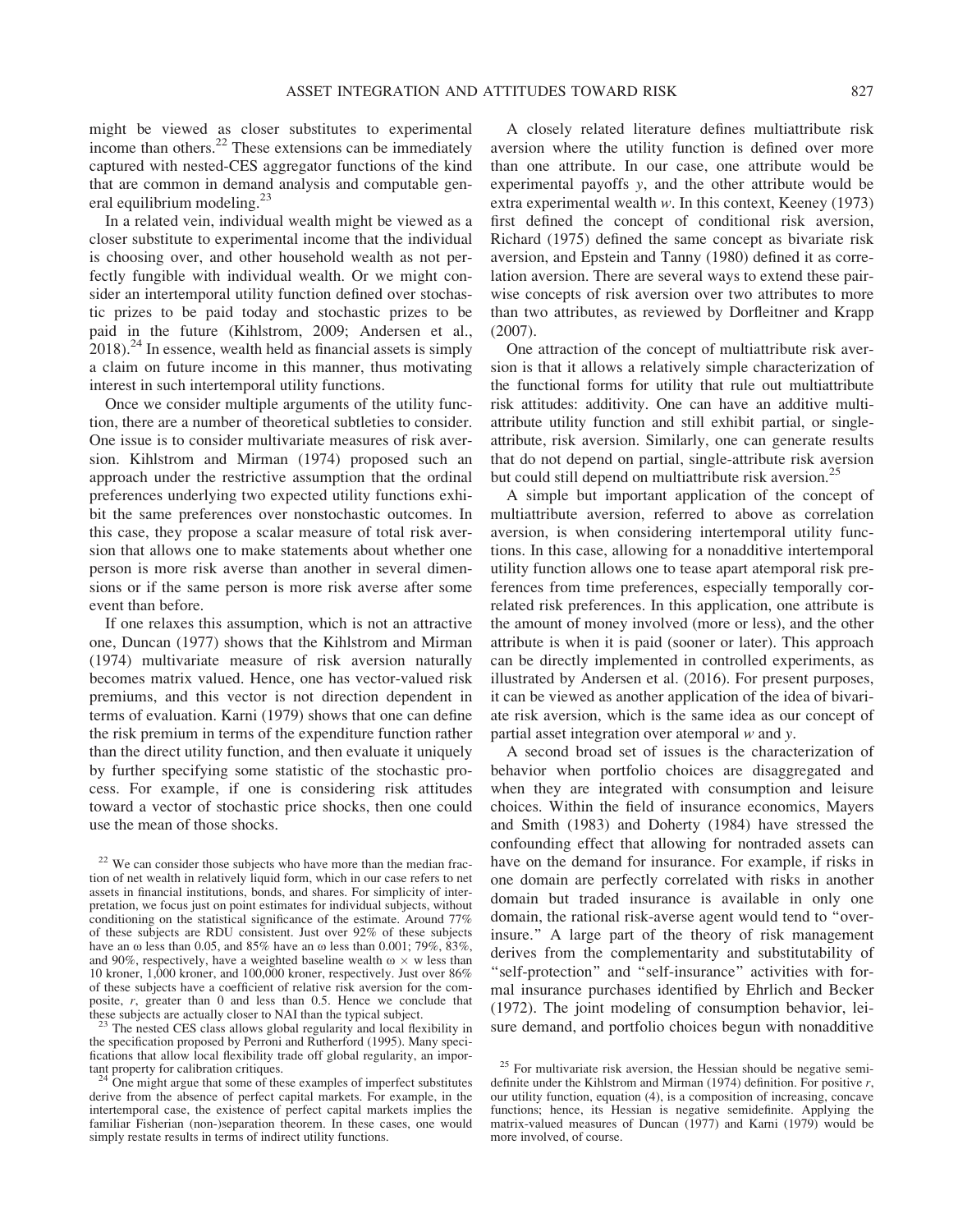utility functions by Cox (1975) and Ingersoll (1992) identifies numerous avenues for testable propositions about the unexpected spillover effects of policy interventions. There is also a large literature on the effects of consumption commitments on behavior toward risk, starting with Grossman and Laroque (1990) and applied directly to the issue of risk calibration by Chetty and Szeidl (2007). Finally, the partial asset integration approach could provide a rigorous bridge to characterizing the manner in which decision makers employ mental accounts to structure the trade-offs between components of  $w$  and  $y$ , in the spirit of Thaler (1985) and Thaler and Johnson  $(1990)$ .<sup>26</sup> The hypothesis of mental accounts involves testable statements about the nested nature of substitutability between different components of  $w$ and/or y, and the possibility that  $\omega$  is context dependent. Once we consider a wider range of stakes for both income and wealth, there are many ways of characterizing the relationship between risk attitudes over these utility arguments. Such specifications are discussed in the broader literature on multivariate and multiattribute risk aversion.

A third set of broad issues has to do with the treatment of wealth as being deterministic and known, while experimental income is stochastic by experimental design. Although consistent with the manner in which asset integration is discussed in the literature, our PAI approach formally allows for there to be a joint probability distribution over wealth and experimental income. An important extension would be to elicit subjective beliefs from individuals about the value of their net wealth at the time of the experiment (or as of some very recent date). After all, who knows with certainty the current value of their net wealth? Since the correlation between subjective beliefs about own wealth and experimental income is 0, again by design, one can just elicit beliefs about wealth (Harrison et al., 2017) and then construct the joint distribution as a mixture of subjective beliefs about own wealth and objective probabilities in the experimental lotteries.

This extension connects our approach to the logic of Barberis et al. (2006), who emphasize the role of risks from gambles such as one confronts in an experiment being merged with preexisting risks from extraexperimental income or wealth. If the risks in the experimental lottery are independent of these preexisting risks, the diversification benefits of the combination might offset any first-order risk aversion toward the experimental lottery evaluated in isolation. Barberis et al. (2006) then posit that the individual evaluates small-stakes gambles in isolation and is driven to exhibit first-order risk aversion, but that the same agent evaluates large-stakes gambles as part of this broader portfolio, tempering the small-stakes risk aversion. Our approach does not require this state-dependent utility specification to account for small-stakes risks and large-stakes risks, although we certainly agree that the riskiness of wealth and experimental income ought to be considered jointly in a complete treatment.

This extension also connects our approach to the logic of Köszegi and Rabin (2007), who consider the implications of loss aversion relative to a stochastic reference point, defined in terms of subjective beliefs about outcomes of the lottery. Recognizing that ''relatively little evidence on the determinants of reference points currently exists'' (p. 1051), they make this notion operational by assuming that individuals use the EV of the lottery as their subjective belief about the lottery outcome. Our approach immediately extends to include this specification, since we formally allow a joint probability distribution over wealth and experimental income.

The theme of these comments is that our approach is much more general than the resolution of a puzzle about the calibration of choices over risky y in the lab when one takes into account extra lab w. In effect, the rigorous evaluation of seemingly arcane calibration puzzles via models of partial asset integration opens up many areas for research that have tended to be neglected in the calibration debate.

### VII. Conclusions

The experimental behavior of adult Danes who have any personal wealth is consistent with partial asset integration, in the dual sense that they behave as if some fraction of personal wealth is combined with experimental prizes in a utility function and that the combination entails less than perfect substitution. Of course, those who have no wealth cannot, as a matter of definition, integrate it with experimental income. Overall, we conclude that our subjects do not perfectly asset integrate.

The implied risk attitudes from estimating these partial asset integration specifications imply risk premiums and certainty equivalents under EUT that are a priori plausible when confronted with the payoff calibration paradox.

<sup>&</sup>lt;sup>26</sup> Thaler and Johnson (1990) focused directly on the question of how risk-taking behavior is affected by prior gains or losses and do not directly consider integration with wealth. But the issues they examine with respect to the components of y have direct application to the generalization we propose. They view choices from the perspective of prospect theory (PT) but allow for interesting variations in the manner in which the editing phase of PT is applied. They provide a simple example in which the subject is told that he or she has just won \$30 and must then choose between (a) no further gain or loss or (b) a fifty-fifty chance of winning \$9 or losing \$9. Three representations of this problem are suggested: (a)  $u(521) + w(½) [u(539) - u(521)];$  (b)  $u(530) + w(½) u(59) + w(½)$  $u(-\$9)$ ; and (c)  $u(\$21) + w(\frac{1}{2}) u(\$18)$ . The representation in (a) assumes that prior outcomes are embedded into the choice problem. In effect, it adds memory to the standard PT representation of the task and then applies the PT editing rule that the prospect is broken into the certain part and then the residual uncertain part (Kahneman & Tversky, 1979). The representation in (b) assumes that prior outcomes, in this case the \$30 of cumulative income, has no effect on the framing of the task. This is the standard PT formulation. The difference between (a) and (b) has something of the flavor of the asset integration parameter o that we introduced. But it also has something of the flavor of an endogenous reference point for PT. The representation in (c) assumes that subjects actively deform the prospect to make it appear more attractive. Thus, the possibility of a \$9 loss is integrated into the \$30 on hand, to be evaluated as a certain \$21, and the risky part of the gamble is evaluated as a potential gain of \$18.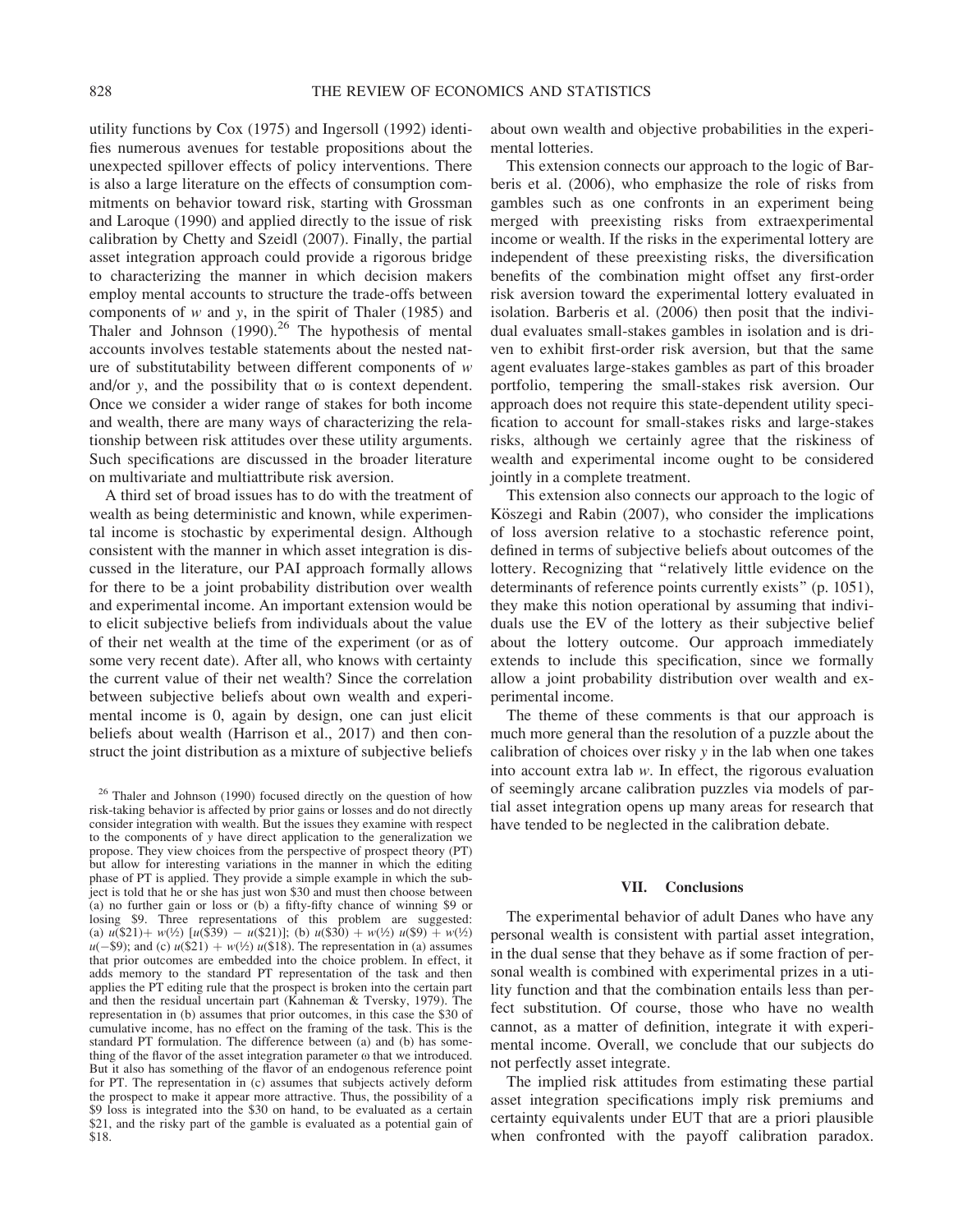Hence, our EUT-PAI specification is promising by surviving the payoff calibration paradox.

Extending the analysis to an RDU model, we find evidence of modest probability weighting and diminishing marginal utility under partial asset integration. Only when one insists a priori, and contrary to the inferences we draw about behavior, that decisions are best characterized with full asset integration does probability weighting come to dominate the characterization of risk attitudes over experimental payoffs. Nonetheless, the RDU-PAI specification also seems to survive the payoff calibration paradox.

These are constructive solutions to the payoff calibration paradoxes. In addition, the rigorous, structural modeling of partial asset integration points to a rich array of neglected questions in risk management and policy evaluation in important field settings.

#### REFERENCES

- Andersen, Steffen, Glenn W. Harrison, Morten I. Lau, and E. Elisabet Rutström, "Discounting Behavior: A Reconsideration," European Economic Review 71 (2014), 15–33.
- ——— ''Multiattribute Utility, Intertemporal Utility and Correlation Aversion,'' International Economic Review 59 (2018), 537–555.
- Arrow, Kenneth J., ''The Role of Securities in the Optimal Allocation of Risk-Bearing,'' Review of Economic Studies 31 (1964), 91–96.
- Essays in the Theory of Risk-Bearing (Chicago: Markham, 1971).
- Barberis, Nicholas, Ming Huang, and Richard H. Thaler, ''Individual Preferences, Monetary Gambles, and Stock Market Participation: A Case for Narrow Framing,'' American Economic Review 96 (2006), 1069–1090.
- Chetty, Raj, and Adam Szeidl, ''Consumption Commitments and Risk Preferences," Quarterly Journal of Economics 122 (2007), 831-877.
- Cox, James C., ''Portfolio Choice and Saving in an Optimal Consumption-Leisure Plan,'' Review of Economic Studies 42 (1975), 105– 116.
- Cox, James C., and Vjollca Sadiraj, ''Small- and Large-Stakes Risk Aversion: Implications of Concavity Calibration for Decision Theory,'' Games and Economic Behavior 56 (2006), 45–60.
- ——— ''Risky Decisions in the Large and in the Small: Theory and Experiment," in James C. Cox and Glenn W. Harrison, eds., Risk Aversion in Experiments (Bingley, UK: Emerald, Research in Experimental Economics, 2008).
- Cox, James C., Sadiraj, Vjollca, and Schmidt, Ulrich, ''Paradoxes and Mechanisms for Choice under Risk,'' Experimental Economics 18 (2015), 215–250.
- Cox, James C., Vjollca Sadiraj, Bodo Vogt, and Utteeyo Dasgupta, ''Is There a Plausible Theory for Decision under Risk? A Dual Calibration Critique,'' Economic Theory 54 (2013), 305–333.
- Debreu, Gerard, Theory of Value (New York: Wiley, 1959).
- "Least Concave Utility Functions," Journal of Mathematical Economics 3 (1976), 121–129.
- Doherty, Neil A., ''Portfolio Efficient Insurance Buying Strategies,'' Journal of Risk and Insurance 51 (1984), 205–224.
- Dorfleitner, Gregor, and Michael Krapp, ''On Multiatttributive Risk Aversion: Some Clarifying Results," Review of Managerial Science 1 (2007), 47–63.
- Duncan, George T., ''A Matrix Measure of Multivariate Local Risk Aversion,'' Econometrica 45 (1977), 895–903.
- Ehrlich, Isaac, and Gary S. Becker, ''Market Insurance, Self-Insurance, and Self-Protection,'' Journal of Political Economy 80 (1972), 623–648.
- Epstein, Larry G., and Stephen M. Tanny, ''Increasing Generalized Correlation: A Definition and Some Economic Consequences," Canadian Journal of Economics 13 (1980), 16–34.
- Grossman, Sanford J., and Guy Laroque, ''Asset Pricing and Optimal Portfolio Choice in the Presence of Illiquid Durable Consumption Goods,'' Econometrica 58 (1990), 25–51.
- Hansson, Bengt, ''Risk Aversion as a Problem of Conjoint Measurement," in Peter Gardenfors and N.-E. Sahlin, eds., Decisions, Probability, and Utility (Cambridge: Cambridge University Press, 1988).
- Harrison, Glenn W., Morten I. Lau, Don Ross, and J. Todd Swarthout, ''Small Stakes Risk Aversion in Experiments: A Reconsideration,'' Economics Letters 160 (2017), 24–28.
- Harrison, Glenn W., Jimmy Martínez-Correa, J. Todd Swarthout, and Eric Ulm, ''Scoring Rules for Subjective Probability Distributions,'' Journal of Economic Behavior & Organization 134 (2017), 430– 448.
- Harrison, Glenn W., and E. Elisabet Rutström, "Risk Aversion in the Laboratory," in James C. Cox and Glenn W. Harrison, eds., Risk Aversion in Experiments (Bingley, UK: Emerald 2008).
- Harrison, Glenn, and J. Todd Swarthout, ''Experimental Payment Protocols and the Bipolar Behaviorist," Theory and Decision 77 (2014), 423–438.
- Hirshleifer, Jack, ''Investment Decision under Uncertainty: Choice-Theoretic Approaches," Quarterly Journal of Economics 79 (1965), 509–536.
- Ingersoll, Jonathan, ''Optimal Consumption and Portfolio Rules with Intertemporally Dependent Utility of Consumption," Journal of Economic Dynamics and Control 16 (1992), 681–712.
- Kahneman, Daniel, and Amos Tversky, ''Prospect Theory: An Analysis of Decision under Risk," Econometrica 47 (1979), 263-291.
- Karni, Edi, "On Multivariate Risk Aversion," Econometrica 47 (1979), 1391–1401.
- Keeney, Ralph L., ''Risk Independence and Multiattributed Utility Functions,'' Econometrica 41 (1973), 27–34.
- Kihlstrom, Richard E., ''Risk Aversion and the Elasticity of Substitution in General Dynamic Portfolio Theory: Consistent Planning by Forward Looking, Expected Utility Maximizing Investors," Journal of Mathematical Economics 45 (2009), 634–663
- Kihlstrom, Richard E., and Leonard J. Mirman, "Risk Aversion with Many Commodities," Journal of Economic Theory 8 (1974), 361-388.
- Köszegi, Botond, and Matthew Rabin, "Reference-Dependent Risk Attitudes,'' American Economic Review 97 (2007), 1047–1073.
- Loomes, Graham, and Robert Sugden, ''Testing Different Stochastic Specifications of Risky Choice," Economica 65 (1998), 581-598.
- Luce, R. Duncan, and Howard Raiffa, Games and Decisions: Introduction and Critical Survey (New York: Wiley, 1957).
- Mayers, David, and Clifford W. Smith, ''The Interdependence of Individual Portfolio Decisions and the Demand for Insurance," Journal of Political Economy 91 (1983), 304–311.
- Neilson, William S., ''Calibration Results for Rank-Dependent Expected Utility,'' Economics Bulletin 4 (2001), 1–5.
- Perroni, Carlo, and Thomas F. Rutherford, "Regular Flexibility of Nested CES Functions,'' European Economic Review 39 (1995), 335–343.
- Pratt, John W., "Risk Aversion in the Small and in the Large," Econometrica 32 (1964), 123–136.
- Prelec, Drazen, "The Probability Weighting Function," Econometrica 66 (1998), 497–527.
- Rabin, Matthew, ''Risk Aversion and Expected Utility Theory: A Calibration Theorem,'' Econometrica 68 (2000), 1281–1292.
- Richard, Scott F., ''Multivariate Risk Aversion, Utility Independence and Separable Utility Functions," Management Science 22 (1975), 12-21.
- Rieger, Marc Oliver, and Mei Wang, ''Cumulative Prospect Theory and the St. Petersburg Paradox," Economic Theory 28 (2006), 665-679.
- Sadiraj, Vjollca, ''Probabilistic Risk Attitudes and Local Risk Aversion: A Paradox,'' Theory and Decision 77 (2014), 443–454.
- Safra, Zvi, and Uzi Segal, ''Calibration Results for Non-Expected Utility Theories,'' Econometrica 76 (2008), 1143–1166.
- Schechter, Laura, ''Risk Aversion and Expected-Utility Theory: A Calibration Exercise," Journal of Risk and Uncertainty 35 (2007), 67-76.
- Thaler, Richard H., "Mental Accounting and Consumer Choice," Marketing Science 4 (1985), 199–214.